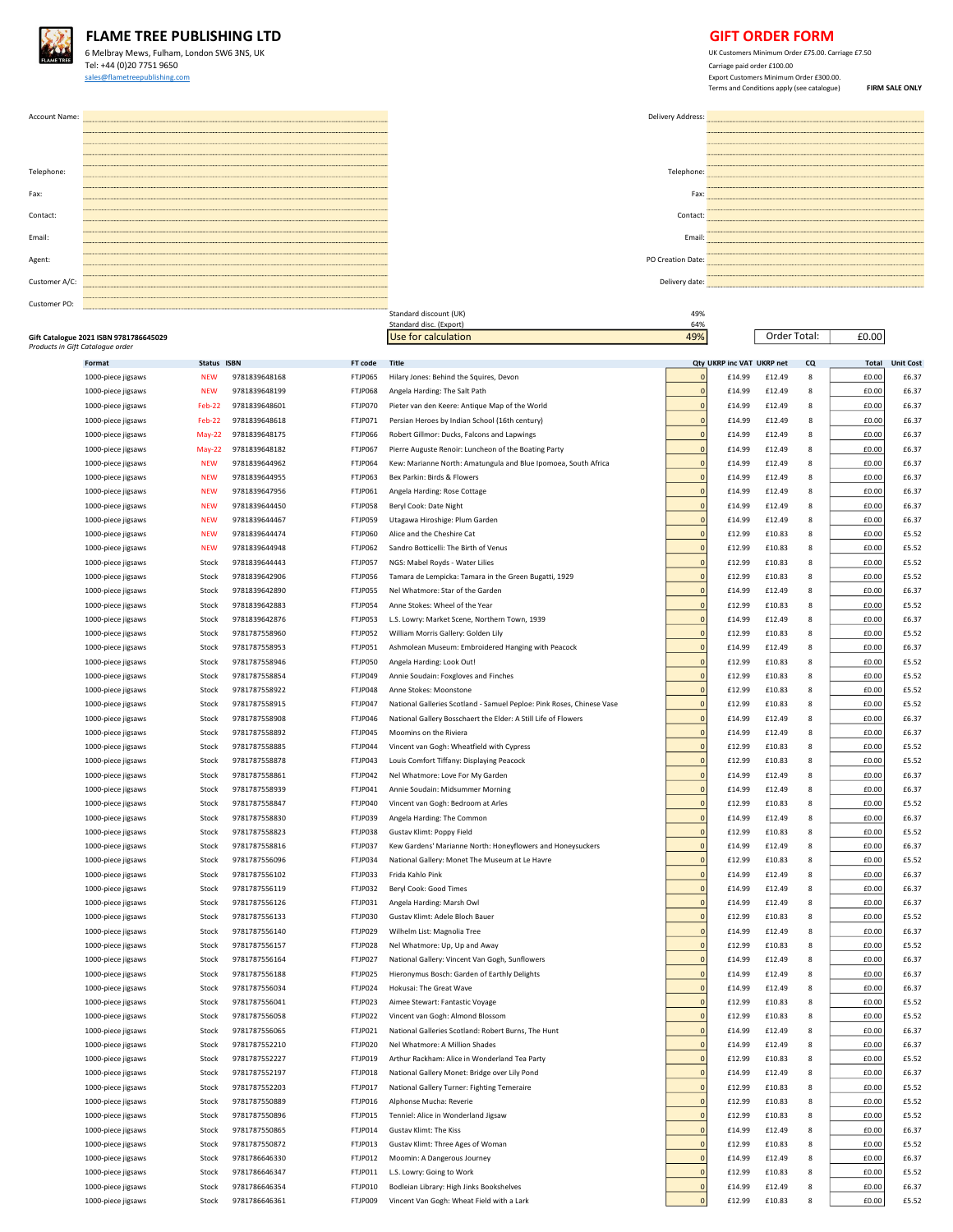| 1000-piece jigsaws            | Stock         | 9781786646385               | FTJP007        | Lesley Anne Ivory: Blossom                                                                                                                          | $\overline{0}$ | £14.99                    | £12.49          | 8  | £0.00        | £6.37            |
|-------------------------------|---------------|-----------------------------|----------------|-----------------------------------------------------------------------------------------------------------------------------------------------------|----------------|---------------------------|-----------------|----|--------------|------------------|
| 1000-piece jigsaws            | Stock         | 9781786644909               | FTJP006        | J Howard Miller: Rosie the Riveter Poster                                                                                                           | $\overline{0}$ | £12.99                    | £10.83          | 8  | £0.00        | £5.52            |
| 1000-piece jigsaws            | Stock         | 9781786644916               | FTJP005        | Grant Wood: American Gothic                                                                                                                         | $\overline{0}$ | £12.99                    | £10.83          | 8  | £0.00        | £5.52            |
| 1000-piece jigsaws            | Stock         | 9781786644893               | FTJP004        | Van Gogh: Starry Night                                                                                                                              | $\overline{0}$ | £14.99                    | £12.49          | 8  | £0.00        | £6.37            |
| 1000-piece jigsaws            | Stock         | 9781786644886               | FTJP003        | James McCarthy: Transcendence                                                                                                                       | $\pmb{0}$      | £12.99                    | £10.83          | 8  | £0.00        | £5.52            |
|                               |               |                             |                |                                                                                                                                                     |                |                           |                 |    |              |                  |
| Format                        | <b>Status</b> | <b>ISBN</b>                 | FT code        | <b>Title</b>                                                                                                                                        |                | Qty UKRP inc VAT UKRP net |                 | CQ | <b>Total</b> | <b>Unit Cost</b> |
| 800 piece jigsaws             | $\Theta/P$    | 9781839647949 5016078660409 | <b>FTJPBM</b>  | British Museum: Rosetta Stone 800 Piece Jigsaw                                                                                                      | $\theta$       | £13.99                    | £11.66          | 8  | £0.00        | £5.95            |
| Format                        | <b>Status</b> | <b>ISBN</b>                 | FT code        | <b>Title</b>                                                                                                                                        |                | Qty UKRP inc VAT UKRP net |                 | CQ | Total        | <b>Unit Cost</b> |
| 1000-piece Sustainable Jigsaw | <b>NEW</b>    | 9781839647901               | FTJPL01        | Angela Harding: Southwold Swan                                                                                                                      | $\overline{0}$ | £19.99                    | £16.66          | 8  | £0.00        | £8.50            |
| 1000-piece Sustainable Jigsaw | <b>NEW</b>    | 9781839647932               | FTJPL04        | Puzzle Annie Soudain: Foraging by Moonlight                                                                                                         | $\overline{0}$ | £19.99                    | £16.66          | 8  | £0.00        | £8.50            |
| 1000-piece Sustainable Jigsaw | <b>NEW</b>    | 9781839647918               | FTJPL02        | V&A: Humming Birds                                                                                                                                  | $\overline{0}$ | £19.99                    | £16.66          | 8  | £0.00        | £8.50            |
| 1000-piece Sustainable Jigsaw | <b>NEW</b>    | 9781839647925               | FTJPL03        | V&A: The Owl                                                                                                                                        | $\pmb{0}$      | £19.99                    | £16.66          | 8  | £0.00        | £8.50            |
|                               |               |                             |                |                                                                                                                                                     |                |                           |                 |    |              |                  |
| Format                        | <b>Status</b> | <b>ISBN</b>                 | FT code        | <b>Title</b>                                                                                                                                        |                | Qty UKRP inc VAT UKRP net |                 | CQ | <b>Total</b> | <b>Unit Cost</b> |
| 500-piece jigsaws             | <b>Jan-22</b> | 9781839648410               | FTJPS021       | Robert Gillmor: Swans Flying over the Reeds (500 pieces)                                                                                            | $\mathbf 0$    | £11.99                    | £9.99           | 10 | £0.00        | £5.09            |
| 500-piece jigsaws             | <b>Jan-22</b> | 9781839648427               | FTJPS022       | Edouard Vuillard: Garden at Vaucresson, 1920 (500 pieces)                                                                                           | $\overline{0}$ | £11.99                    | £9.99           | 10 | £0.00        | £5.09            |
| 500-piece jigsaws             | Mar-22        | 9781839649431               | FTJPS025       | Glasgow Museums: Red Ballet Skirts by Edgar Degas (500 pieces)                                                                                      | $\overline{0}$ | £11.99                    | £9.99           | 10 | £0.00        | £5.09            |
| 500-piece jigsaws             | NEW           | 9781839647338               | FTJPS020       | Gustav Klimt: The Tree of Life (500 pieces)                                                                                                         | $\overline{0}$ | £11.99                    | £9.99           | 10 | £0.00        | £5.09            |
| 500-piece jigsaws             | <b>NEW</b>    | 9781839647321               | FTJPS019       | National Gallery: Lake Keitele by Akseli Gallen-Kallela (500 pieces)                                                                                | $\overline{0}$ | £11.99                    | £9.99           | 10 | £0.00        | £5.09            |
| 500-piece jigsaws             | <b>NEW</b>    | 9781839647314               | FTJPS018       | Ashmolean: Cranes, Cycads and Wisteria (500 pieces)                                                                                                 | $\overline{0}$ | £11.99                    | £9.99           | 10 | £0.00        | £5.09            |
| 500-piece jigsaws             | NEW           | 9781839647307               | FTJPS017       | NG: John Constable The Hay Wain (500 pieces)                                                                                                        | $\overline{0}$ | £11.99                    | £9.99           | 10 | £0.00        | £5.09            |
| 500-piece jigsaws             | <b>Stock</b>  | 9781839644627               | FTJPS016       | Ashmolean: Ren Xiong: Lotus Flower and Dragonfly (500 pieces)                                                                                       | $\overline{0}$ | £10.99                    | £9.16           | 10 | £0.00        | £4.6             |
| 500-piece jigsaws             | <b>Stock</b>  | 9781839644610               | FTJPS015       | Gustav Klimt: Fulfilment (500 pieces)                                                                                                               | $\overline{0}$ | £10.99                    | £9.16           | 10 | £0.00        | £4.67            |
| 500-piece jigsaws             | Stock         | 9781839644603               | FTJPS014       | Tiffany Studios: View of Oyster Bay (500 pieces)                                                                                                    | $\overline{0}$ | £10.99                    | £9.16           | 10 | £0.00        | £4.6             |
| 500-piece jigsaws             | Stock         | 9781839644597               | FTJPS013       | Tom Thomson: Silver Birches (500 pieces)                                                                                                            | $\overline{0}$ | £10.99                    | £9.16           | 10 | £0.00        | £4.67            |
| 500-piece jigsaws             | Stock         | 9781839644399               | FTJPS012       | Utagawa Hiroshige: The Sea at Satta (500 pieces)                                                                                                    | $\overline{0}$ | £10.99                    | £9.16           | 10 | £0.00        | £4.67            |
| 500-piece jigsaws             | Stock         | 9781839644382               | FTJPS011       | L.S. Lowry: Yachts (500 pieces)                                                                                                                     | $\overline{0}$ | £10.99                    | £9.16           | 10 | £0.00        | £4.67            |
| 500-piece jigsaws             | Stock         | 9781839644375               | FTJPS010       | Van Gogh: Starry Night over the Rhone (500 pieces)                                                                                                  | $\overline{0}$ | £10.99                    | £9.16           | 10 | £0.00        | £4.67            |
| 500-piece jigsaws             | Stock         | 9781839644368               | FTJPS009       | NGS: Mabel Royds: Magnolia (500 pieces)                                                                                                             | $\overline{0}$ | £10.99                    | £9.16           | 10 | £0.00        | £4.67            |
| 500-piece jigsaws             | Stock         | 9781839644351               | FTJPS008       | Lesley Anne Ivory: Phuan on a Chinese Carpet (500 pieces)                                                                                           | $\overline{0}$ | £10.99                    | £9.16           | 10 | £0.00        | £4.67            |
| 500-piece jigsaws             | Stock         | 9781839644344               | FTJPS007       | Kew: Marianne North: View in the Brisbane Botanic Garden (500 pieces)                                                                               | $\overline{0}$ | £10.99                    | £9.16           | 10 | £0.00        | £4.67            |
| 500-piece jigsaws             | Stock         | 9781839644337               | FTJPS006       | Bodleian Libraries: A Reader's Delight (500 pieces)                                                                                                 | $\overline{0}$ | £11.99                    | £9.99           | 10 | £0.00        | £5.09            |
| 500-piece jigsaws             | Stock         | 9781839644320               | FTJPS005       | Annie Soudain: Late Frost (500 pieces)                                                                                                              | $\overline{0}$ | £10.99                    | £9.16           | 10 | £0.00        | £4.67            |
| 500-piece jigsaws             | Stock         | 9781839644313               | FTJPS004       | L.S. Lowry: Coming from the Mill (500 pieces)                                                                                                       | $\overline{0}$ | £11.99                    | £9.99           | 10 | £0.00        | £5.09            |
| 500-piece jigsaws             | Stock         | 9781839643095               | FTJPS003       | Moomins on the Riviera (500 pieces)                                                                                                                 | $\overline{0}$ | £10.99                    | £9.16           | 10 | £0.00        | £4.67            |
|                               |               | 9781839643088               | FTJPS002       |                                                                                                                                                     | $\overline{0}$ | £11.99                    | £9.99           | 10 | £0.00        | £5.09            |
| 500-piece jigsaws             | Stock         |                             |                | Vincent van Gogh: Café Terrace (500 pieces)                                                                                                         | $\overline{0}$ |                           |                 |    |              |                  |
| 500-piece jigsaws             | Stock         | 9781839643071               | FTJPS001       | Angela Harding: Rathlin Hares (500 pieces)                                                                                                          |                | £11.99                    | £9.99           | 10 | £0.00        | £5.09            |
| Format                        | <b>Status</b> | <b>ISBN</b>                 | FT code        | Title                                                                                                                                               |                | <b>Qty UKRP inc VAT</b>   | <b>UKRP</b> net | CQ | <b>Total</b> | <b>Unit Cost</b> |
| Standard Journal              | <b>Jan-22</b> | 9781839648335               | FTNB297        | John James Audubon: 'A Pair of Magpies' from The Birds of America                                                                                   | $\circ$        | £9.99                     | £8.32           | 36 | £0.00        | £4.24            |
| Standard Journal              | <b>Jan-22</b> | 9781839648342               | FTNB298        | Sun and Sea Lacquer Screen, c. 18th-19th century                                                                                                    | $\overline{0}$ | £9.99                     | £8.32           | 36 | £0.00        | £4.24            |
| Standard Journal              | <b>Jan-22</b> | 9781839648359               | FTNB299        | Angela Harding: Seal Song                                                                                                                           | $\overline{0}$ | £9.99                     | £8.32           | 36 | £0.00        | £4.24            |
| Standard Journal              | <b>Jan-22</b> | 9781839648366               | FTNB300        | Esté MacLeod: San Pedro                                                                                                                             | $\overline{0}$ | £9.99                     | £8.32           | 36 | £0.00        | £4.24            |
| Standard Journal              | Feb-22        | 9781839648526               | <b>FTNB301</b> | Louis Comfort Tiffany: Hibiscus and Parrots, c. 1910-20                                                                                             | $\overline{0}$ | £9.99                     | £8.32           | 36 | £0.00        | £4.24            |
| Standard Journal              | Feb-22        | 9781839648533               | FTNB302        | Lucy Innes Williams: Pink Garden House, 2019                                                                                                        | $\overline{0}$ | £9.99                     | £8.32           | 36 | £0.00        | £4.24            |
| Standard Journal              | Feb-22        | 9781839648540               | <b>FTNB303</b> | Annie Soudain: Rising Mist                                                                                                                          | $\overline{0}$ | £9.99                     | £8.32           | 36 | £0.00        | £4.24            |
| Standard Journal              | Feb-22        | 9781839648557               | FTNB304        | Anita Rée: White Trees                                                                                                                              | $\overline{0}$ | £9.99                     | £8.32           | 36 | £0.00        | £4.24            |
| Standard Journal              | Apr-22        | 9781839648717               | <b>FTNB305</b> | Lucy Innes Williams: Viridian Garden House, 2019                                                                                                    | $\overline{0}$ | £9.99                     | £8.32           | 36 | £0.00        | £4.24            |
| Standard Journal              | Apr-22        | 9781839648724               | <b>FTNB306</b> | William Kilburn: Marble End Paper                                                                                                                   | $\overline{0}$ | £9.99                     | £8.32           | 36 | £0.00        | £4.24            |
| Standard Journal              |               | 9781839648731               | FTNR307        | Chinese Lacquer Black & Gold Screen                                                                                                                 |                | £d dd                     |                 |    | £0.00        | £4 74            |
| Standard Journal              | Apr-22        | 9781839648748               | FTNB308        | Bodleian Library: Rainbow Shelves                                                                                                                   | $\circ$        | £9.99                     | £8.32           | 36 | £0.00        | £4.24            |
| Standard Journal              | <b>Jun-22</b> | 9781839648939               | FTNB309        | Jenny Zemanek: Peter Pan                                                                                                                            | $\circ$        | £9.99                     | £8.32           | 36 | £0.00        | £4.24            |
| Standard Journal              | <b>Jun-22</b> | 9781839648946               | FTNB310        | Jenny Zemanek: Alice In Wonderland                                                                                                                  | $\overline{0}$ | £9.99                     | £8.32           | 36 | £0.00        | £4.24            |
|                               |               |                             |                |                                                                                                                                                     | $\mathbf 0$    |                           |                 |    |              |                  |
| Standard Journal              | <b>Jun-22</b> | 9781839648953               | <b>FTNB311</b> | Ernst Haeckel: Hummingbirds                                                                                                                         |                | £9.99                     | £8.32           | 36 | £0.00        | £4.24            |
| Standard Journal              | <b>Jun-22</b> | 9781839648960               | <b>FTNB312</b> | RBGE: Charlotte Cowan Pearson: Stitchworts, Woodruff and Pepperwort                                                                                 | $\mathbf{0}$   | £9.99                     | £8.32           | 36 | £0.00        | £4.24            |
| Standard Journal              | Stock         | 9781839648151               | FTNB296        | Bex Parkin: Birds & Flowers                                                                                                                         | $\mathbf 0$    | £9.99                     | £8.32           | 36 | £0.00        | £4.24            |
| Standard Journal              | Stock         | 9781839648144               | FTNB295        | Annie Soudain: Foraging by Moonlight                                                                                                                | $\overline{0}$ | £9.99                     | £8.32           | 36 | £0.00        | £4.24            |
| Standard Journal              | Stock         | 9781839648137               | FTNB294        | Tiffany: View of Oyster Bay                                                                                                                         | $\overline{0}$ | £9.99                     | £8.32           | 36 | £0.00        | £4.24            |
| Standard Journal              | Stock         | 9781839648120               | FTNB293        | Angela Harding: The Salt Path                                                                                                                       | $\overline{0}$ | £9.99                     | £8.32           | 36 | £0.00        | £4.24            |
| Standard Journal              | Stock         | 9781839647277               | FTNB292        | L.S. Lowry: Yachts, 1959                                                                                                                            | $\overline{0}$ | £9.99                     | £8.32           | 36 | £0.00        | £4.24            |
| Standard Journal              | Stock         | 9781839647260               | <b>FTNB291</b> | Frida Kahlo Purple                                                                                                                                  | $\circ$        | £9.99                     | £8.32           | 36 | £0.00        | £4.24            |
| Standard Journal              | Stock         | 9781839647253               | FTNB290        | The Modern Poster by William Henry Bradley                                                                                                          | $\overline{0}$ | £9.99                     | £8.32           | 36 | £0.00        | £4.24            |
| Standard Journal              | Stock         | 9781839647246               | FTNB289        | British Library: Alice Asleep, from Alice's Adventures in Wonderland<br>Kew: Marianne North: Flowers of the Flame-Tree and Yellow and Black Twiner, | $\overline{0}$ | £9.99                     | £8.32           | 36 | £0.00        | £4.24            |
| Standard Journal              | Stock         | 9781839644672               | FTNB288        | West Australia                                                                                                                                      | $\overline{0}$ | £9.99                     | £8.32           | 36 | £0.00        | £4.24            |
| Standard Journal              | Stock         | 9781839644665               | FTNB287        | NGS: Mabel Royds: Magnolia                                                                                                                          | $\overline{0}$ | £9.99                     | £8.32           | 36 | £0.00        | £4.24            |
| Standard Journal              | Stock         | 9781839644658               | FTNB286        | Ashmolean: Ren Xiong: Lotus Flower and Dragonfly                                                                                                    | $\overline{0}$ | £9.99                     | £8.32           | 36 | £0.00        | £4.24            |
| Standard Journal              | Stock         | 9781839644641               | FTNB285        | Temple of Flora: Tulips                                                                                                                             | $\circ$        | £9.99                     | £8.32           | 36 | £0.00        | £4.24            |
| Standard Journal              | Stock         | 9781839644580               | FTNB284        | Sandro Botticelli: The Birth of Venus                                                                                                               | $\mathbf 0$    | £9.99                     | £8.32           | 36 | £0.00        | £4.24            |
| Standard Journal              | Stock         | 9781839644573               | FTNB283        | NGS: Mabel Royds: Water Lilies                                                                                                                      | $\mathbf 0$    | £9.99                     | £8.32           | 36 | £0.00        | £4.24            |
|                               |               |                             |                |                                                                                                                                                     | $\mathbf 0$    |                           |                 |    |              |                  |
| Standard Journal              | Stock         | 9781839644566               | <b>FTNB282</b> | Tom Thomson: Silver Birches                                                                                                                         |                | £9.99                     | £8.32           | 36 | £0.00        | £4.24            |
| Standard Journal              | Stock         | 9781839644559               | <b>FTNB281</b> | Eric Ravilious: Iron Bridge at Ewenbridge                                                                                                           | $\overline{0}$ | £9.99                     | £8.32           | 36 | £0.00        | £4.24            |
| Standard Journal              | Stock         | 9781839644481               | <b>FTNB280</b> | NG: Lake Keitele by Akseli Gallen-Kallela                                                                                                           | $\overline{0}$ | £9.99                     | £8.32           | 36 | £0.00        | £4.24            |
| Standard Journal              |               | 9781839644436               | FTNB279        | Wan Mae Dodd: Blue Poppies                                                                                                                          | $\overline{0}$ | £9.99                     | £8.32           | 36 | £0.00        | £4.24            |
| Standard Journal              | Stock         | 9781839644429               | FTNB278        | Gustav Klimt: The Birch Wood                                                                                                                        | $\overline{0}$ | £9.99                     | £8.32           | 36 | £0.00        | £4.24            |
| Standard Journal              | $\Theta$ /S   | 9781839644412               | <b>FTNB277</b> | Anne Stokes: Wheel of the Year-                                                                                                                     | $\theta$       | £9.99                     | £8.32           | 36 | £0.00        | £4.24            |
| Standard Journal              | Stock         | 9781839644405               | FTNB276        | Nel Whatmore: Pom Tiddly Pom                                                                                                                        | $\overline{0}$ | £9.99                     | £8.32           | 36 | £0.00        | £4.24            |
| Standard Journal              | Stock         | 9781839642944               | FTNB275        | Angela Harding: Harbour Whippets                                                                                                                    | $\circ$        | £9.99                     | £8.32           | 36 | £0.00        | £4.24            |
| Standard Journal              | Stock         | 9781839642937               | FTNB274        | Tamara de Lempicka: Young Lady with Gloves, 1930                                                                                                    | $\overline{0}$ | £9.99                     | £8.32           | 36 | £0.00        | £4.24            |
| Standard Journal              | Stock         | 9781839642920               | FTNB273        | Tamara de Lempicka: Tamara in the Green Bugatti, 1929                                                                                               | $\circ$        | £9.99                     | £8.32           | 36 | £0.00        | £4.24            |
| Standard Journal              | Stock         | 9781839642913               | FTNB272        | L.S. Lowry: Going to Work, 1959                                                                                                                     | $\mathbf 0$    | £9.99                     | £8.32           | 36 | £0.00        | £4.24            |
| Standard Journa               | Stock         | 9781787558298               | FTNB270        | Kew Gardens' Marianne North: View in the Brisbane Botanic Garden                                                                                    | $\mathbf{0}$   | £9.99                     | £8.32           | 36 | £0.00        | £4.24            |
| Standard Journa               | Stock         | 9781787558281               | FTNB269        | Angela Harding: Shooting Stars                                                                                                                      | $\overline{0}$ | £9.99                     | £8.32           | 36 | £0.00        | £4.24            |
| Standard Journal              | Stock         | 9781787558274               | FTNB268        | Jane Austen                                                                                                                                         | $\overline{0}$ | £9.99                     | £8.32           | 36 | £0.00        | £4.24            |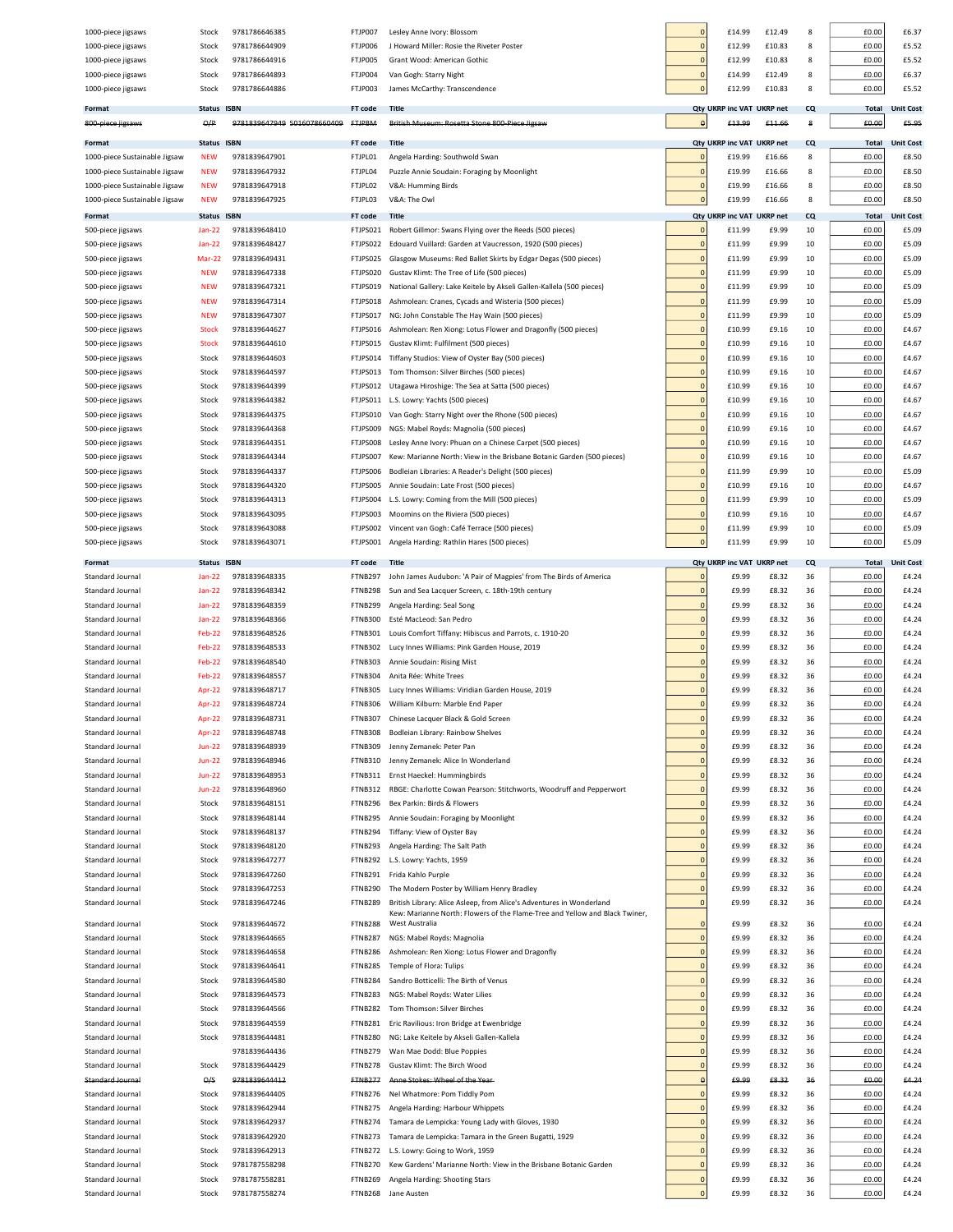| Standard Journal                     |                |                                |                    |                                                                           |                               |                |                |          |                |                |
|--------------------------------------|----------------|--------------------------------|--------------------|---------------------------------------------------------------------------|-------------------------------|----------------|----------------|----------|----------------|----------------|
|                                      | Stock          | 9781787558267                  | FTNB267            | NGS: The Progress of a Soul, The Victory by Phoebe Anna Traquair          | $\Omega$                      | £9.99          | £8.32          | 36       | £0.00          | £4.24          |
| Standard Journal                     | Stock          | 9781787558076                  | FTNB266            | Annie Soudain: Foxgloves and Finches                                      | $\mathbf 0$                   | £9.99          | £8.32          | 36       | £0.00          | £4.24          |
| Standard Journal                     | Stock          | 9781787558243                  | FTNB265            | Moomin: Tarzan!                                                           | $\mathbf{0}$                  | £9.99          | £8.32          | 36       | £0.00          | £4.24          |
| Standard Journal                     | Stock          | 9781787558236                  | FTNB264            | The Symptoms of Gravity: IA London                                        | $\mathbf 0$                   | £9.99          | £8.32          | 36       | £0.00          | £4.24          |
|                                      |                |                                |                    |                                                                           |                               |                |                |          |                |                |
| Standard Journal                     | Stock          | 9781787558229                  | <b>FTNB263</b>     | Uematsu Hobi: Box Decorated with Chrysanthemums                           | $\mathbf 0$                   | £9.99          | £8.32          | 36       | £0.00          | £4.24          |
| Standard Journal                     | Stock          | 9781787558212                  | FTNB262            | Tate: Venice, the Bridge of Sighs by J.M.W. Turner                        | $\mathbf 0$                   | £9.99          | £8.32          | 36       | £0.00          | £4.24          |
| Standard Journal                     | Stock          | 9781787558205                  | FTNB261            | Janine Partington: Copper Foil Spring Rabbits                             | $\mathbf 0$                   | £9.99          | £8.32          | 36       | £0.00          | £4.24          |
|                                      |                |                                |                    |                                                                           |                               |                |                |          |                |                |
| Standard Journal                     | Stock          | 9781787558038                  | FTNB260            | Claude Monet: Wild Poppies, near Argenteuil                               | $\mathbf 0$                   | £9.99          | £8.32          | 36       | £0.00          | £4.24          |
| Standard Journal                     | Stock          | 9781787558182                  | FTNB259            | Chen Chun: Garden Flowers                                                 | $\overline{0}$                | £9.99          | £8.32          | 36       | £0.00          | £4.24          |
| Standard Journal                     | Stock          | 9781787558175                  | FTNB258            | Constantinople Silver                                                     | $\overline{0}$                | £9.99          | £8.32          | 36       | £0.00          | £4.24          |
|                                      |                |                                |                    |                                                                           |                               |                |                |          |                |                |
| Standard Journal                     | Stock          | 9781787558168                  | FTNB257            | Bruce Pennington: The Green Brain                                         | $\overline{0}$                | £9.99          | £8.32          | 36       | £0.00          | £4.24          |
| Standard Journal                     | Stock          | 9781787558151                  | FTNB256            | Patchwork Quilt                                                           | $\overline{0}$                | £9.99          | £8.32          | 36       | £0.00          | £4.24          |
| Standard Journal                     | Stock          | 9781787558144                  | FTNB255            | William Morris: Seaweed Wallpaper Design                                  | $\mathbf{0}$                  | £9.99          | £8.32          | 36       | £0.00          | £4.24          |
|                                      |                |                                |                    |                                                                           | $\mathbf{0}$                  |                |                |          |                |                |
| Standard Journal                     | Stock          | 9781787558137                  | FTNB254            | Nel Whatmore: Love For My Garden                                          |                               | £9.99          | £8.32          | 36       | £0.00          | £4.24          |
| Standard Journal                     | Stock          | 9781787558120                  | FTNB253            | Ashmolean Museum: The Hunt by Paolo Uccello                               | $\mathbf{0}$                  | £9.99          | £8.32          | 36       | £0.00          | £4.24          |
| Standard Journal                     | Stock          | 9781787558113                  | FTNB252            | Moomins on the Riviera                                                    | $\mathbf 0$                   | £9.99          | £8.32          | 36       | £0.00          | £4.24          |
| Standard Journal                     | Stock          | 9781787558106                  | FTNB251            | Claude Monet: Roman Road at Bordighera                                    | $\mathbf 0$                   | £9.99          | £8.32          | 36       | £0.00          | £4.24          |
|                                      |                |                                |                    |                                                                           |                               |                |                |          |                |                |
| Standard Journal                     | Stock          | 9781787558007                  | FTNB250            | Bodleian Libraries: Book Spines Boys Sports                               | $\overline{0}$                | £9.99          | £8.32          | 36       | £0.00          | £4.24          |
| Standard Journal                     | Stock          | 9781787558083                  | FTNB249            | Beautiful Decay by IA London                                              | $\overline{0}$                | £9.99          | £8.32          | 36       | £0.00          | £4.24          |
| Standard Journal                     | Stock          | 9781787558250                  | FTNB248            | Annie Soudain: Midsummer Morning                                          | $\overline{0}$                | £9.99          | £8.32          | 36       | £0.00          | £4.24          |
|                                      |                |                                |                    |                                                                           |                               |                |                |          |                |                |
| Standard Journal                     | Stock          | 9781787557994                  | FTNB247            | Bodleian Libraries: Book Spines Great Girls                               | $\overline{0}$                | £9.99          | £8.32          | 36       | £0.00          | £4.24          |
| Standard Journal                     | Stock          | 9781787558052                  | FTNB246            | Janine Partington: Copper Foil Meadow Scene                               | $\overline{0}$                | £9.99          | £8.32          | 36       | £0.00          | £4.24          |
| Standard Journal                     | Stock          | 9781787558045                  | FTNB245            | Ashmolean: Cranes, Cycads and Wisteria by Nishimura So-zaemon XII         | $\overline{0}$                | £9.99          | £8.32          | 36       | £0.00          | £4.24          |
| Standard Journal                     |                |                                | FTNB244            |                                                                           | $\overline{0}$                |                |                |          | £0.00          |                |
|                                      | Stock          | 9781787558199                  |                    | Kew Gardens' Marianne North: Foliage and Flowers                          |                               | £9.99          | £8.32          | 36       |                | £4.24          |
| Standard Journal                     | Stock          | 9781787558021                  | FTNB243            | Angela Harding: Fishing Otter                                             | $\overline{0}$                | £9.99          | £8.32          | 36       | £0.00          | £4.24          |
| Standard Journal                     | Stock          | 9781787558014                  | FTNB242            | Gustav Klimt: Poppy Field                                                 | $\overline{0}$                | £9.99          | £8.32          | 36       | £0.00          | £4.24          |
| Standard Journal                     | Stock          | 9781787558090                  | FTNB241            | Vincent van Gogh: Bedroom at Arles                                        | $\mathbf 0$                   | £9.99          | £8.32          | 36       | £0.00          | £4.24          |
|                                      |                |                                |                    |                                                                           |                               |                |                |          |                |                |
| Standard Journal                     | Stock          | 9781787558069                  | FTNB240            | Kew Gardens' Marianne North: Honeyflowers and Honeysuckers                | $\mathbf 0$                   | £9.99          | £8.32          | 36       | £0.00          | £4.24          |
| Standard Journal                     | Stock          | 9781787555761                  | FTNB239            | Chris Pendleton: Barn Owl                                                 | $\mathbf 0$                   | £9.99          | £8.32          | 36       | £0.00          | £4.24          |
| Standard Journal                     | Stock          | 9781787555754                  | FTNB238            | Vincent van Gogh: Starry Night                                            | $\mathbf 0$                   | £9.99          | £8.32          | 36       | £0.00          | £4.24          |
|                                      |                |                                |                    |                                                                           |                               |                |                |          |                |                |
| Standard Journal                     | Stock          | 9781787555747                  | FTNB237            | Claude Monet: The Poplars                                                 | $\mathbf 0$                   | £9.99          | £8.32          | 36       | £0.00          | £4.24          |
| Standard Journal                     | Stock          | 9781787555730                  | FTNB236            | Esté Macleod: Three Starlings                                             | $\mathbf 0$                   | £9.99          | £8.32          | 36       | £0.00          | £4.24          |
| Standard Journal                     | Stock          | 9781787555723                  | FTNB235            | John Tenniel: Alice and the Cheshire Cat                                  | $\mathbf 0$                   | £9.99          | £8.32          | 36       | £0.00          | £4.24          |
|                                      |                |                                |                    |                                                                           |                               |                |                |          |                |                |
| Standard Journal                     | Stock          | 9781787555716                  | FTNB234            | Kerem Beyit: Mama Leaf Dragon                                             | $\overline{0}$                | £9.99          | £8.32          | 36       | £0.00          | £4.24          |
| Standard Journal                     | Stock          | 9781787555709                  | FTNB233            | Angela Harding: Rathlin Hares                                             | $\overline{0}$                | £9.99          | £8.32          | 36       | £0.00          | £4.24          |
| Standard Journal                     | Stock          | 9781787555693                  | FTNB232            | Janine Partington: Copper Foil Patchwork                                  | $\overline{0}$                | £9.99          | £8.32          | 36       | £0.00          | £4.24          |
| Standard Journal                     | Stock          | 9781787555686                  | FTNB231            | Jean-Honoré Fragonard: Young Girl Reading                                 | $\overline{0}$                | £9.99          | £8.32          | 36       | £0.00          | £4.24          |
|                                      |                |                                |                    |                                                                           |                               |                |                |          |                |                |
| Standard Journal                     | Stock          | 9781787555679                  | FTNB230            | Kerem Beyit: Fierce Dragon                                                | $\mathbf{0}$                  | £9.99          | £8.32          | 36       | £0.00          | £4.24          |
| Standard Journal                     | Stock          | 9781787555662                  | FTNB229            | Vincent van Gogh: Flowering Almond Branch                                 | $\mathbf{0}$                  | £9.99          | £8.32          | 36       | £0.00          | £4.24          |
| Standard Journal                     | Stock          | 9781787555655                  | FTNB228            | Tilly Willis: By the Beach                                                | $\mathbf{0}$                  | £9.99          | £8.32          | 36       | £0.00          | £4.24          |
|                                      |                |                                |                    |                                                                           |                               |                |                |          |                |                |
| Standard Journal                     | Stock          | 9781787555648                  | FTNB227            | R. Crumb: Fritz the Cat                                                   | $\mathbf{0}$                  | £9.99          | £8.32          | 36       | £0.00          | £4.24          |
|                                      |                |                                | FTNB226            |                                                                           |                               |                |                |          |                |                |
| Standard Journal                     | Stock          | 9781787555471                  |                    | Vittorio Zecchin: Princesses in the Garden from A Thousand and One Nights | $\mathbf 0$                   | £9.99          | £8.32          | 36       | £0.00          | £4.24          |
|                                      |                |                                |                    |                                                                           |                               |                |                |          |                |                |
| Standard Journal                     | Stock          | 9781787555624                  | FTNB225            | Nel Whatmore: Beautiful Reflections                                       | $\overline{0}$                | £9.99          | £8.32          | 36       | £0.00          | £4.24          |
| Standard Journal                     | Stock          | 9781787555600                  | FTNB223            | Anne Stokes: Hidden Depths                                                | $\overline{0}$                | £9.99          | £8.32          | 36       | £0.00          | £4.24          |
| Standard Journal                     | Stock          | 9781787555594                  | FTNB222            | Alphonse Mucha: Study for Documents Décoratifs Plate 12                   | $\overline{0}$                | £9.99          | £8.32          | 36       | £0.00          | £4.24          |
|                                      |                |                                |                    |                                                                           |                               |                |                |          |                |                |
| Standard Journal                     | Stock          | 9781787555587                  | FTNB221            | Moomin: Cover of Finn Family Moomintroll                                  | $\overline{0}$                | £9.99          | £8.32          | 36       | £0.00          | £4.24          |
| Standard Journal                     | Stock          | 9781787555570                  | <b>FTNB220</b>     | Beryl Cook: Dogs                                                          | $\overline{0}$                | £9.99          | £8.32          | 36       | £0.00          | £4.24          |
| Standard Journal                     | Stock          | 9781787555563                  | <b>FTNB219</b>     | Catrin Welz-Stein: Chasing the Moon                                       | $\overline{0}$                | £9.99          | £8.32          | 36       | £0.00          | £4.24          |
|                                      |                |                                |                    |                                                                           | $\Omega$                      | £9.99          | £8.32          |          |                |                |
| Standard Journal                     | Stock          | 9781787555556                  | FTNB218            | Beryl Cook: Going Out                                                     |                               |                |                | 36       | £0.00          | £4.24          |
| Standard Journal                     | Stock          | 9781787555549                  | FTNB217            | National Gallery: A Vase of Flowers by Paul Gauguin                       | $\mathbf 0$                   | £9.99          | £8.32          | 36       | £0.00          | £4.24          |
| Standard Journal                     | Stock          | 9781787555501                  | FTNB213            | Gustave Courbet: The Calm Sea                                             | $\mathbf 0$                   | £9.99          | £8.32          | 36       | £0.00          | £4.24          |
| Standard Journal                     | Stock          | 9781787555495                  | <b>FTNB212</b>     | Jasmine Becket-Griffith: Seashell Princess                                | $\mathbf 0$                   | £9.99          | £8.32          | 36       | £0.00          | £4.24          |
|                                      |                |                                |                    |                                                                           |                               |                |                |          |                |                |
| Standard Journal                     | Stock          | 9781787555464                  | FTNB209            | Moomin and Snorkmaiden from Finn Family Moomintroll                       | $\mathbf 0$                   | £9.99          | £8.32          | 36       | £0.00          | £4.24          |
| Standard Journal                     | Stock          | 9781787555457                  | FTNB208            | Vincent van Gogh: Small Pear Tree in Blossom                              | $\mathbf 0$                   | £9.99          | £8.32          | 36       | £0.00          | £4.24          |
| Standard Journal                     | Stock          | 9781787555440                  | <b>FTNB207</b>     | Bodleian Libraries: Girls Adventure Book                                  | $\mathbf 0$                   | £9.99          | £8.32          | 36       | £0.00          | £4.24          |
| Standard Journal                     | Stock          | 9781787555631                  | FTNB206            | Frida Kahlo Blue                                                          | $\mathbf 0$                   | £9.99          | £8.32          | 36       | £0.00          | £4.24          |
|                                      |                |                                |                    |                                                                           |                               |                |                |          |                |                |
| Standard Journal                     | Stock          | 9781787555426                  | FTNB205            | Jasmine Becket-Griffith: Peppermint Dragonling                            | $\mathbf 0$                   | £9.99          | £8.32          | 36       | £0.00          | £4.24          |
| Standard Journal                     | Stock          | 9781787550414                  | FTNB202            | Gustav Klimt: Portrait of Baroness Elisabeth Bachofen-Echt                | $\mathbf 0$                   | £9.99          | £8.32          | 36       | £0.00          | £4.24          |
| Standard Journal                     | Stock          | 9781787550407                  | FTNB201            | Johannes Vermeer: Girl with a Pearl Earring                               | $\overline{0}$                | £9.99          | £8.32          | 36       | £0.00          | £4.24          |
| Standard Journal                     | Stock          | 9781787550384                  | FTNB199            | Inspired by Alice in Wonderland                                           | $\mathbf 0$                   | £9.99          | £8.32          | 36       | £0.00          | £4.24          |
|                                      |                |                                |                    |                                                                           |                               |                |                |          |                |                |
| Standard Journal                     | Stock          | 9781787550377                  | FTNB198            | Leonardo Da Vinci: Detail of The Head of the Virgin                       | $\overline{0}$                | £9.99          | £8.32          | 36       | £0.00          | £4.24          |
| Standard Journal                     | Stock          | 9781787550353                  | FTNB196            | Nel Whatmore: Up Up and Away                                              | $\mathbf 0$                   | £9.99          | £8.32          | 36       | £0.00          | £4.24          |
| Standard Journal                     | Stock          | 9781787550346                  | FTNB195            | Hiroshige: Twilight Hill                                                  | $\mathbf{0}$                  | £9.99          | £8.32          | 36       | £0.00          | £4.24          |
|                                      |                |                                |                    |                                                                           |                               |                |                |          |                |                |
| Standard Journal                     | Stock          | 9781787550339                  | FTNB194            | Aimee Stewart: Treasure Hunt Bookshelves                                  | $\mathbf 0$                   | £9.99          | £8.32          | 36       | £0.00          | £4.24          |
| Standard Journal                     | Stock          | 9781787550322                  | FTNB193            | Claude Monet: Bridge over a Pond of Water Lilies                          | $\mathbf 0$                   | £9.99          | £8.32          | 36       | £0.00          | £4.24          |
| Standard Journal                     | Stock          | 9781787550315                  | FTNB192            | Ashmolean Museum: Embroidered Hanging with Peacock                        | $\mathbf 0$                   | £9.99          | £8.32          | 36       | £0.00          | £4.24          |
| Standard Journal                     | Stock          | 9781787550308                  | FTNB191            | NGS: Samuel Peploe - Pink Roses, Chinese Vase                             | $\mathbf 0$                   | £9.99          | £8.32          | 36       | £0.00          | £4.24          |
|                                      |                |                                |                    |                                                                           |                               |                |                |          |                |                |
| Standard Journal                     | Stock          | 9781787550292                  | FTNB190            | Japanese Dancers Wearing Traditional Kimonos                              | $\mathbf 0$                   | £9.99          | £8.32          | 36       | £0.00          | £4.24          |
| Standard Journal                     | Stock          | 9781787550285                  | <b>FTNB189</b>     | Gustav Klimt: Serena Pulitzer Lederer                                     | $\mathbf 0$                   | £9.99          | £8.32          | 36       | £0.00          | £4.24          |
| Standard Journal                     | Stock          | 9781787550278                  | FTNB188            | National Gallery: Wilton Diptych                                          | $\overline{0}$                | £9.99          | £8.32          | 36       | £0.00          | £4.24          |
|                                      |                |                                |                    |                                                                           |                               |                |                |          |                |                |
| Standard Journal                     | Stock          | 9781787550261                  | <b>FTNB187</b>     | National Gallery: Bosschaert the Elder - Still life of Flowers            | $\overline{0}$                | £9.99          | £8.32          | 36       | £0.00          | £4.24          |
| Standard Journal                     | Stock          | 9781787550247                  | FTNB185            | Koloman Moser: Art Nouveau Fashion                                        | $\overline{0}$                | £9.99          | £8.32          | 36       | £0.00          | £4.24          |
| Standard Journal                     | Stock          | 9781787550209                  | FTNB181            | Gustav Klimt: Mäda Primavesi                                              | $\overline{0}$                | £9.99          | £8.32          | 36       | £0.00          | £4.24          |
|                                      |                |                                |                    |                                                                           |                               |                |                |          |                |                |
| Standard Journal                     | Stock          | 9781787550186                  | FTNB179            | Harry Clarke: Sea Fever                                                   | $\overline{0}$                | £9.99          | £8.32          | 36       | £0.00          | £4.24          |
| Standard Journal                     | Stock          | 9781787550162                  | FTNB177            | William Morris: The Story of Troilus and Criseyde                         | $\overline{0}$                | £9.99          | £8.32          | 36       | £0.00          | £4.24          |
| Standard Journal                     | Stock          | 9781787550155                  | FTNB176            | Golden Buddha                                                             | $\mathbf 0$                   | £9.99          | £8.32          | 36       | £0.00          | £4.24          |
|                                      |                |                                |                    |                                                                           | $\mathbf 0$                   |                |                |          |                |                |
| Standard Journal                     | Stock          | 9781787550131                  | FTNB174            | Gustav Klimt: Adele Bloch Bauer                                           |                               | £9.99          | £8.32          | 36       | £0.00          | £4.24          |
| Standard Journal                     | Stock          | 9781787550124                  | FTNB173            | Grimm's Fairy Tales: Winking Owl                                          | $\mathbf 0$                   | £9.99          | £8.32          | 36       | £0.00          | £4.24          |
| Standard Journal                     | Stock          | 9781787550117                  | FTNB172            | Nel Whatmore: A Million Shades                                            | $\mathbf 0$                   | £9.99          | £8.32          | 36       | £0.00          | £4.24          |
| Standard Journal                     | Stock          | 9781787550100                  | <b>FTNB171</b>     | Aimee Stewart: Museum Bookshelves                                         | $\mathbf 0$                   | £9.99          | £8.32          | 36       | £0.00          | £4.24          |
|                                      |                |                                |                    |                                                                           |                               |                |                |          |                |                |
| Standard Journal                     | Stock          | 9781787550087                  | FTNB169            | Rudyard Kipling: The Cat that Walked by Himself                           | $\mathbf 0$                   | £9.99          | £8.32          | 36       | £0.00          | £4.24          |
| Standard Journal<br>Standard Journal | Stock<br>Stock | 9781787550070<br>9781787550056 | FTNB168<br>FTNB166 | Charles Coleman: Apple Blossoms<br>Moomin Love                            | $\mathbf 0$<br>$\overline{0}$ | £9.99<br>£9.99 | £8.32<br>£8.32 | 36<br>36 | £0.00<br>£0.00 | £4.24<br>£4.24 |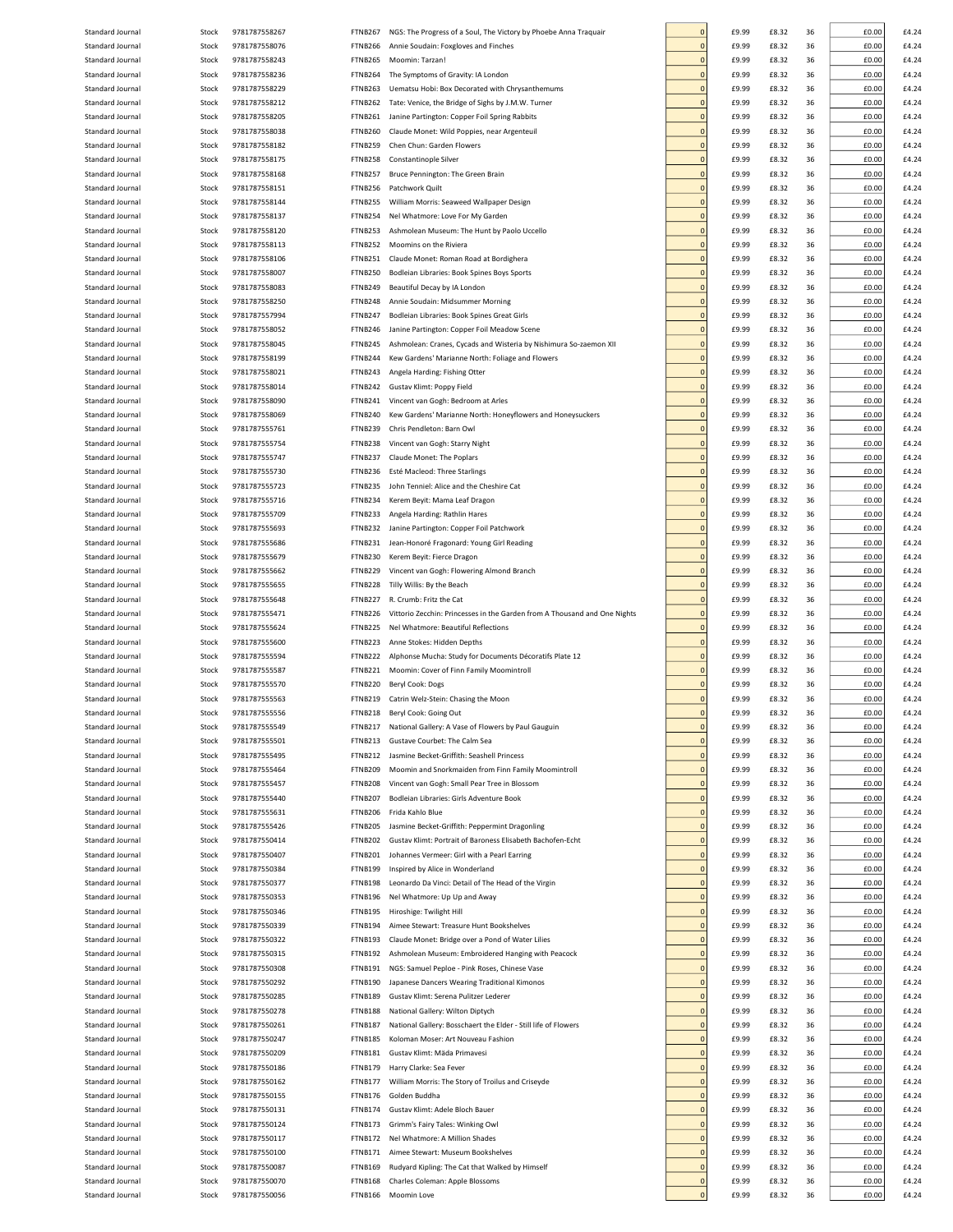| Standard Journal                                 |                |                                |                    |                                                                                       |                                |                            |                 |          |                |                        |
|--------------------------------------------------|----------------|--------------------------------|--------------------|---------------------------------------------------------------------------------------|--------------------------------|----------------------------|-----------------|----------|----------------|------------------------|
|                                                  | Stock          | 9781787550049                  | FTNB165            | Van Gogh: Wheat Field with Cypresses                                                  | $\Omega$                       | £9.99                      | £8.32           | 36       | £0.00          | £4.24                  |
| Standard Journal                                 | Stock          | 9781787550032                  | <b>FTNB164</b>     | Paul Klee: Redgreen and Violet-Yellow Rhythms                                         | $\overline{0}$                 | £9.99                      | £8.32           | 36       | £0.00          | £4.24                  |
| Standard Journal                                 | Stock          | 9781787550025                  | <b>FTNB163</b>     | Anne Stokes: Once Upon a Time                                                         | $\overline{0}$                 | £9.99                      | £8.32           | 36       | £0.00          | £4.24                  |
|                                                  |                |                                |                    | Aimee Stewart: A Stitch in Time Bookshelves                                           | $\overline{0}$                 | £9.99                      |                 |          |                | £4.24                  |
| Standard Journal                                 | Stock          | 9781787550018                  | FTNB162            |                                                                                       |                                |                            | £8.32           | 36       | £0.00          |                        |
| Standard Journal                                 | Stock          | 9781786646675                  | <b>FTNB160</b>     | Eddie Sharam: Cthulhu Rising                                                          | $\overline{0}$                 | £9.99                      | £8.32           | 36       | £0.00          | £4.24                  |
| Standard Journal                                 | Stock          | 9781786646248                  | FTNB159            | Gustav Klimt: Water Serpents I                                                        | $\overline{0}$                 | £9.99                      | £8.32           | 36       | £0.00          | £4.24                  |
| Standard Journal                                 | Stock          | 9781786646231                  | FTNB158            | Anne Stokes: Blue Moon                                                                | $\overline{0}$                 | £9.99                      | £8.32           | 36       | £0.00          | £4.24                  |
| Standard Journal                                 | Stock          | 9781786646224                  | <b>FTNB157</b>     | John Singer Sargent: Carnation, Lily, Lily, Rose                                      | $\overline{0}$                 | £9.99                      | £8.32           | 36       | £0.00          | £4.24                  |
|                                                  |                |                                |                    |                                                                                       |                                |                            |                 |          |                |                        |
| Standard Journal                                 | Stock          | 9781786646170                  | <b>FTNB152</b>     | Moomin: Dangerous Journey                                                             | $\overline{0}$                 | £9.99                      | £8.32           | 36       | £0.00          | £4.24                  |
| Standard Journal                                 | Stock          | 9781786641595                  | FTNB146            | Lesley Anne Ivory: Blossom                                                            | $\overline{0}$                 | £9.99                      | £8.32           | 36       | £0.00          | £4.24                  |
| Standard Journal                                 | Stock          | 9781786641502                  | <b>FTNB145</b>     | Josephine Wall: Soul of a Unicorn                                                     | $\overline{0}$                 | £9.99                      | £8.32           | 36       | £0.00          | £4.24                  |
| Standard Journal                                 | Stock          | 9781786641489                  | <b>FTNB143</b>     | Owen Jones: Alhambra Ceiling                                                          | $\overline{0}$                 | £9.99                      | £8.32           | 36       | £0.00          | £4.24                  |
|                                                  |                |                                |                    |                                                                                       |                                |                            |                 |          |                |                        |
| Standard Journal                                 | Stock          | 9781786641397                  | FTNB138            | Waterhouse: Ophelia                                                                   | $\overline{0}$                 | £9.99                      | £8.32           | 36       | £0.00          | £4.24                  |
| Standard Journal                                 | Stock          | 9781786641373                  | FTNB136            | Circuit Board Blue                                                                    | $\overline{0}$                 | £9.99                      | £8.32           | 36       | £0.00          | £4.24                  |
| Standard Journal                                 | Stock          | 9781786641359                  | FTNB134            | British Library Tenniel: Alice                                                        | $\overline{0}$                 | £9.99                      | £8.32           | 36       | £0.00          | £4.24                  |
|                                                  |                |                                |                    |                                                                                       | $\overline{0}$                 |                            |                 |          |                |                        |
| Standard Journal                                 | Stock          | 9781786641168                  | <b>FTNB127</b>     | London by Lamplight                                                                   |                                | £9.99                      | £8.32           | 36       | £0.00          | £4.24                  |
| Standard Journal                                 | Stock          | 9781786641151                  | FTNB126            | Bosch: The Garden of Earthly Delights                                                 | $\overline{0}$                 | £9.99                      | £8.32           | 36       | £0.00          | £4.24                  |
| Standard Journal                                 | Stock          | 9781786641144                  | FTNB125            | Michelangelo: Creation Hands                                                          | $\overline{0}$                 | £9.99                      | £8.32           | 36       | £0.00          | £4.24                  |
| Standard Journal                                 | Stock          | 9781786641137                  | FTNB124            | Heath Robinson: The Ideal Home                                                        | $\overline{0}$                 | £9.99                      | £8.32           | 36       | £0.00          | £4.24                  |
|                                                  |                |                                |                    |                                                                                       |                                |                            |                 |          |                |                        |
| Standard Journal                                 | Stock          | 9781786641120                  | <b>FTNB123</b>     | Waterhouse: Soul of a Rose                                                            | $\mathbf 0$                    | £9.99                      | £8.32           | 36       | £0.00          | £4.24                  |
| Standard Journal                                 | Stock          | 9781786641014                  | <b>FTNB120</b>     | Monet: Waterlilies                                                                    | $\overline{0}$                 | £9.99                      | £8.32           | 36       | £0.00          | £4.24                  |
| Standard Journal                                 | Stock          | 9781786640994                  | <b>FTNB118</b>     | Rackham: Alice In Wonderland Tea Party                                                | $\overline{0}$                 | £9.99                      | £8.32           | 36       | £0.00          | £4.24                  |
| Standard Journal                                 | Stock          | 9781786640970                  | FTNB116            | Van Gogh: Café Terrace                                                                | $\overline{0}$                 | £9.99                      | £8.32           | 36       | £0.00          | £4.24                  |
|                                                  |                |                                |                    |                                                                                       |                                |                            |                 |          |                |                        |
| Standard Journal                                 | Stock          | 9781786640154                  | <b>FTNB115</b>     | Peacock: Princess and the Pea                                                         | $\overline{0}$                 | £9.99                      | £8.32           | 36       | £0.00          | £4.24                  |
| Standard Journal                                 | Stock          | 9781786640130                  | FTNB113            | Doré's Empyrean                                                                       | $\overline{0}$                 | £9.99                      | £8.32           | 36       | £0.00          | £4.24                  |
| Standard Journal                                 | Stock          | 9781786640093                  | <b>FTNB109</b>     | Bodleian Libraries: Hobbies and Pastimes                                              | $\overline{0}$                 | £9.99                      | £8.32           | 36       | £0.00          | £4.24                  |
| Standard Journal                                 |                |                                |                    |                                                                                       | $\overline{0}$                 | £9.99                      |                 |          |                | £4.24                  |
|                                                  | Stock          | 9781786640079                  | <b>FTNB107</b>     | We Can Do It! Poster                                                                  |                                |                            | £8.32           | 36       | £0.00          |                        |
| Standard Journal                                 | Stock          | 9781786640062                  | FTNB106            | Sam Hadley: Golden Pavilion                                                           | $\overline{0}$                 | £9.99                      | £8.32           | 36       | £0.00          | £4.24                  |
| Standard Journal                                 | Stock          | 9781786640055                  | <b>FTNB105</b>     | Manson: Fairy at Moonlight                                                            | $\overline{0}$                 | £9.99                      | £8.32           | 36       | £0.00          | £4.24                  |
| Standard Journal                                 | Stock          | 9781786640024                  | <b>FTNB102</b>     | Beyit: Black Dragon                                                                   | $\overline{0}$                 | £9.99                      | £8.32           | 36       | £0.00          | £4.24                  |
|                                                  |                |                                |                    |                                                                                       |                                |                            |                 |          |                |                        |
| Standard Journal                                 | Stock          | 9781786640017                  | <b>FTNB101</b>     | Bodleian Libraries: High Jinks Bookshelves                                            | $\overline{0}$                 | £9.99                      | £8.32           | 36       | £0.00          | £4.24                  |
| Standard Journal                                 | Stock          | 9781783616756                  | FTNB099            | Van Gogh: Wheat Field with a Lark                                                     | $\overline{0}$                 | £9.99                      | £8.32           | 36       | £0.00          | £4.24                  |
| Standard Journal                                 | Stock          | 9781783616671                  | FTNB091            | Da Vinci: Vitruvian Man                                                               | $\overline{0}$                 | £9.99                      | £8.32           | 36       | £0.00          | £4.24                  |
| Standard Journal                                 | Stock          | 9781783615919                  | FTNB090            | Octavio Ocampo: Simposium de Mariposas                                                | $\overline{0}$                 | £9.99                      | £8.32           | 36       | £0.00          | £4.24                  |
|                                                  |                |                                |                    |                                                                                       |                                |                            |                 |          |                |                        |
| Standard Journal                                 | Stock          | 9781783615896                  | FTNB088            | Octavio Ocampo: Colomba                                                               | $\overline{0}$                 | £9.99                      | £8.32           | 36       | £0.00          | £4.24                  |
| Standard Journal                                 | Stock          | 9781783616664                  | FTNB083            | L. S. Lowry: Coming from the Mill                                                     | $\overline{0}$                 | £9.99                      | £8.32           | 36       | £0.00          | £4.24                  |
| Standard Journal                                 | Stock          | 9781783616633                  | FTNB080            | William Morris: Compton                                                               | $\overline{0}$                 | £9.99                      | £8.32           | 36       | £0.00          | £4.24                  |
| Standard Journal                                 |                |                                | FTNB078            |                                                                                       | $\overline{0}$                 | £9.99                      | £8.32           | 36       |                | £4.24                  |
|                                                  | Stock          | 9781783616619                  |                    | Van Gogh: Almond Blossom                                                              |                                |                            |                 |          | £0.00          |                        |
| Standard Journal                                 | Stock          | 9781783616602                  | FTNB077            | Klimt: The Virgin                                                                     | $\overline{0}$                 | £9.99                      | £8.32           | 36       | £0.00          | £4.24                  |
| Standard Journal                                 | Stock          | 9781783616589                  | FTNB075            | William Morris: Rose                                                                  | $\overline{0}$                 | £9.99                      | £8.32           | 36       | £0.00          | £4.24                  |
| Standard Journal                                 | Stock          | 9781783613533                  | FTNB072            | Grant Wood: American Gothic                                                           | $\overline{0}$                 | £9.99                      | £8.32           | 36       | £0.00          | £4.24                  |
|                                                  |                |                                |                    |                                                                                       |                                |                            |                 |          |                |                        |
| Standard Journal                                 | Stock          | 9781783613526                  | FTNB071            | List: Magnolia Tree                                                                   | $\overline{0}$                 | £9.99                      | £8.32           | 36       | £0.00          | £4.24                  |
| Standard Journal                                 | Stock          | 9781783613496                  | FTNB068            | Degas: The Star                                                                       | $\overline{0}$                 | £9.99                      | £8.32           | 36       | £0.00          | £4.24                  |
| Standard Journal                                 | Stock          | 9781783613458                  | FTNB064            | Circuit Board Green                                                                   | $\overline{0}$                 | £9.99                      | £8.32           | 36       | £0.00          | £4.24                  |
| Standard Journal                                 |                | 9781783613441                  | FTNB063            | Edvard Munch: The Scream                                                              | $\mathbf 0$                    | £9.99                      | £8.32           | 36       | £0.00          | £4.24                  |
|                                                  | Stock          |                                |                    |                                                                                       |                                |                            |                 |          |                |                        |
| Standard Journal                                 | Stock          | 9781783613434                  | <b>FTNB062</b>     | William Morris: Acanthus                                                              | $\mathbf 0$                    | £9.99                      | £8.32           | 36       | £0.00          | £4.24                  |
| Standard Journal                                 | Stock          | 9781783611959                  |                    | Klimt: Fulfilment                                                                     |                                |                            |                 |          |                | £4.24                  |
|                                                  |                |                                | FTNB051            |                                                                                       | $\mathbf 0$                    | £9.99                      | £8.32           | 36       | £0.00          |                        |
|                                                  |                |                                |                    |                                                                                       |                                |                            |                 |          |                |                        |
| Standard Journal                                 | Stock          | 9781783611935                  | FTNB049            | Josephine Wall: Daughter of the Deep                                                  | $\overline{0}$                 | £9.99                      | £8.32           | 36       | £0.00          | £4.24                  |
| Standard Journal                                 | Stock          | 9781783611874                  | FTNB043            | Mucha: Cowslin and Documents Décoratifs                                               |                                | £9.99                      | £8.32           | 36       | £0.00          | £4.24                  |
| Standard Journal                                 | Stock          | 9781783611867                  |                    | FTNB042 Vintage Postcards                                                             | $\overline{0}$                 | £9.99                      | £8.32           | 36       | £0.00          | £4.24                  |
| Standard Journal                                 | Stock          | 9781783611843                  | FTNB040            | Jean & Ron Henry: Moon Maiden                                                         | $\overline{0}$                 | £9.99                      | £8.32           | 36       | £0.00          | £4.24                  |
|                                                  |                |                                |                    |                                                                                       |                                |                            |                 |          |                |                        |
| Standard Journal                                 | Stock          | 9781783611836                  | FTNB039            | Klimt: Tree of Life                                                                   | $\overline{0}$                 | £9.99                      | £8.32           | 36       | £0.00          | £4.24                  |
| <b>Standard Journal</b>                          | O/S            | 9781783611829                  | ETNR038            | Gibson Les Paul Black Guitar-                                                         | $\Omega$                       | £9.99                      | £8.32           | 36       | £0.00          | £4.24                  |
| Standard Journal                                 | Stock          | 9781783611454                  | FTNB034            | Edward Hopper: Nighthawks                                                             | $\overline{0}$                 | £9.99                      | £8.32           | 36       | £0.00          | £4.24                  |
| Standard Journal                                 | Stock          | 9781783611133                  | FTNB028            | Hiroshige: Sea at Satta                                                               | $\overline{0}$                 | £9.99                      | £8.32           | 36       | £0.00          | £4.24                  |
|                                                  |                |                                |                    |                                                                                       |                                |                            |                 |          |                |                        |
| Standard Journal                                 | Stock          | 9780857756671                  | FTNB016            | Mucha: Reverie                                                                        | $\circ$                        | £9.99                      | £8.32           | 36       | £0.00          | £4.24                  |
| Standard Journal                                 | Stock          | 9780857756633                  | FTNB012            | Van Gogh: Sunflowers                                                                  | $\overline{0}$                 | £9.99                      | £8.32           | 36       | £0.00          | £4.24                  |
| Standard Journal                                 | Stock          | 9780857756626                  | FTNB011            | Van Gogh: Starry Night over the Rhone                                                 | $\mathbf 0$                    | £9.99                      | £8.32           | 36       | £0.00          | £4.24                  |
| Standard Journal                                 | Stock          | 9780857756619                  | FTNB010            | Beyit: Red Dragon                                                                     | $\mathbf{0}$                   | £9.99                      | £8.32           | 36       | £0.00          | £4.24                  |
| Standard Journal                                 | Stock          | 9780857753816                  | FTNB009            | Hokusai: The Great Wave                                                               | $\overline{0}$                 | £9.99                      | £8.32           | 36       | £0.00          | £4.24                  |
|                                                  |                |                                |                    |                                                                                       |                                |                            |                 |          |                |                        |
| Standard Journal                                 | Stock          | 9780857751164                  | FTNB004            | Gustav Klimt: Three Ages of Woman                                                     | $\overline{0}$                 | £9.99                      | £8.32           | 36       | £0.00          | £4.24                  |
| Standard Journal                                 | Stock          | 9780857751157                  | FTNB003            | Gustav Klimt: The Kiss                                                                | $\mathbf 0$                    | £9.99                      | £8.32           | 36       | £0.00          | £4.24                  |
|                                                  |                |                                |                    |                                                                                       |                                |                            |                 |          |                |                        |
| Format                                           | <b>Status</b>  | <b>ISBN</b>                    | FT code            | <b>Title</b>                                                                          |                                | <b>Qty UKRP</b><br>inc VAT | <b>UKRP</b> net | CQ       |                | <b>Total Unit Cost</b> |
| <b>Blank Notebooks</b>                           | Feb-22         | 9781839648588                  |                    | FTNBB021 John Tenniel: Alice and the Cheshire Cat                                     | $\mathbf 0$                    | £9.99                      | £8.32           | 36       | £0.00          | £4.24                  |
| <b>Blank Notebooks</b>                           | Feb-22         | 9781839648595                  |                    | FTNBB022 William Morris: Seaweed                                                      | $\overline{0}$                 | £9.99                      | £8.32           | 36       | £0.00          | £4.24                  |
| <b>Blank Notebooks</b>                           |                | 9781839649233                  |                    |                                                                                       | $\overline{0}$                 | £9.99                      | £8.32           | 36       | £0.00          | £4.24                  |
|                                                  | May-22         |                                |                    | FTNBB023 Vincent van Gogh: Starry Night                                               |                                |                            |                 |          |                |                        |
| <b>Blank Notebooks</b>                           | May-22         | 9781839649240                  |                    | FTNBB024 Gustav Klimt: The Birch Wood                                                 | $\overline{0}$                 | £9.99                      | £8.32           | 36       | £0.00          | £4.24                  |
| <b>Blank Notebooks</b>                           | <b>NEW</b>     | 9781839643002                  | FTNBB20            | Bodleian Boys Adventure Book                                                          | $\overline{0}$                 | £9.99                      | £8.32           | 36       | £0.00          | £4.24                  |
| <b>Blank Notebooks</b>                           | <b>NEW</b>     | 9781839642999                  | FTNBB19            | Bodleian Girls Adventure Book                                                         | $\overline{0}$                 | £9.99                      | £8.32           | 36       | £0.00          | £4.24                  |
| <b>Blank Notebooks</b>                           | Stock          | 9781839642982                  | FTNBB18            | Moomin: Dangerous Journey                                                             | $\overline{0}$                 | £9.99                      | £8.32           | 36       | £0.00          | £4.24                  |
|                                                  |                |                                |                    |                                                                                       |                                |                            |                 |          |                |                        |
| <b>Blank Notebooks</b>                           | Stock          | 9781839642975                  | FTNBB17            | Wilhelm List: Magnolia Tree                                                           | $\overline{0}$                 | £9.99                      | £8.32           | 36       | £0.00          | £4.24                  |
| <b>Blank Notebooks</b>                           | Stock          | 9781787558625                  | FTNBB16            | Gustav Klimt: Adele Bloch Bauer I                                                     | $\overline{0}$                 | £9.99                      | £8.32           | 36       | £0.00          | £4.24                  |
| <b>Blank Notebooks</b>                           | Stock          | 9781787558618                  | FTNBB15            | Leonardo da Vinci: Vitruvian Man                                                      | $\overline{0}$                 | £9.99                      | £8.32           | 36       | £0.00          | £4.24                  |
|                                                  |                |                                |                    |                                                                                       |                                |                            |                 |          |                |                        |
| <b>Blank Notebooks</b>                           | Stock          | 9781787558601                  | FTNBB14            | Gustav Klimt: Tree of Life                                                            | $\overline{0}$                 | £9.99                      | £8.32           | 36       | £0.00          | £4.24                  |
| <b>Blank Notebooks</b>                           | Stock          | 9781787558595                  | FTNBB13            | Grimm's Fairy Tales: Winking Owl                                                      | $\overline{0}$                 | £9.99                      | £8.32           | 36       | £0.00          | £4.24                  |
| <b>Blank Notebooks</b>                           | Stock          | 9781787558588                  | FTNBB12            | Arthur Rackham: Alice In Wonderland Tea Party                                         | $\mathbf 0$                    | £9.99                      | £8.32           | 36       | £0.00          | £4.24                  |
| <b>Blank Notebooks</b>                           | Stock          | 9781787558571                  | FTNBB11            | Vincent van Gogh: Starry Night over the Rhone                                         | $\mathbf{0}$                   | £9.99                      | £8.32           | 36       | £0.00          | £4.24                  |
|                                                  |                |                                |                    |                                                                                       |                                |                            |                 |          |                |                        |
| <b>Blank Notebooks</b>                           | Stock          | 9781787558564                  | FTNBB10            | Vincent van Gogh: Sunflowers                                                          | $\overline{0}$                 | £9.99                      | £8.32           | 36       | £0.00          | £4.24                  |
| <b>Blank Notebooks</b>                           | Stock          | 9781787558557                  | FTNBB09            | Bodleian Libraries: Hobbies & Pastimes Bookshelves                                    | $\overline{0}$                 | £9.99                      | £8.32           | 36       | £0.00          | £4.24                  |
| <b>Blank Notebooks</b>                           | Stock          | 9781787558540                  | FTNBB08            | Rudyard Kipling: The Cat that Walked by Himself                                       | $\overline{0}$                 | £9.99                      | £8.32           | 36       | £0.00          | £4.24                  |
| <b>Blank Notebooks</b>                           | Stock          | 9781787558533                  | FTNBB07            | Vincent van Gogh: Wheat Field with Cypresses                                          | $\overline{0}$                 | £9.99                      | £8.32           | 36       | £0.00          | £4.24                  |
|                                                  |                |                                |                    |                                                                                       |                                |                            |                 |          |                |                        |
| <b>Blank Notebooks</b><br><b>Blank Notebooks</b> | Stock<br>Stock | 9781787558526<br>9781787558519 | FTNBB06<br>FTNBB05 | Claude Monet: Bridge over a Pond for Water Lilies<br>Vincent van Gogh: Almond Blossom | $\mathbf{0}$<br>$\overline{0}$ | £9.99<br>£9.99             | £8.32<br>£8.32  | 36<br>36 | £0.00<br>£0.00 | £4.24<br>£4.24         |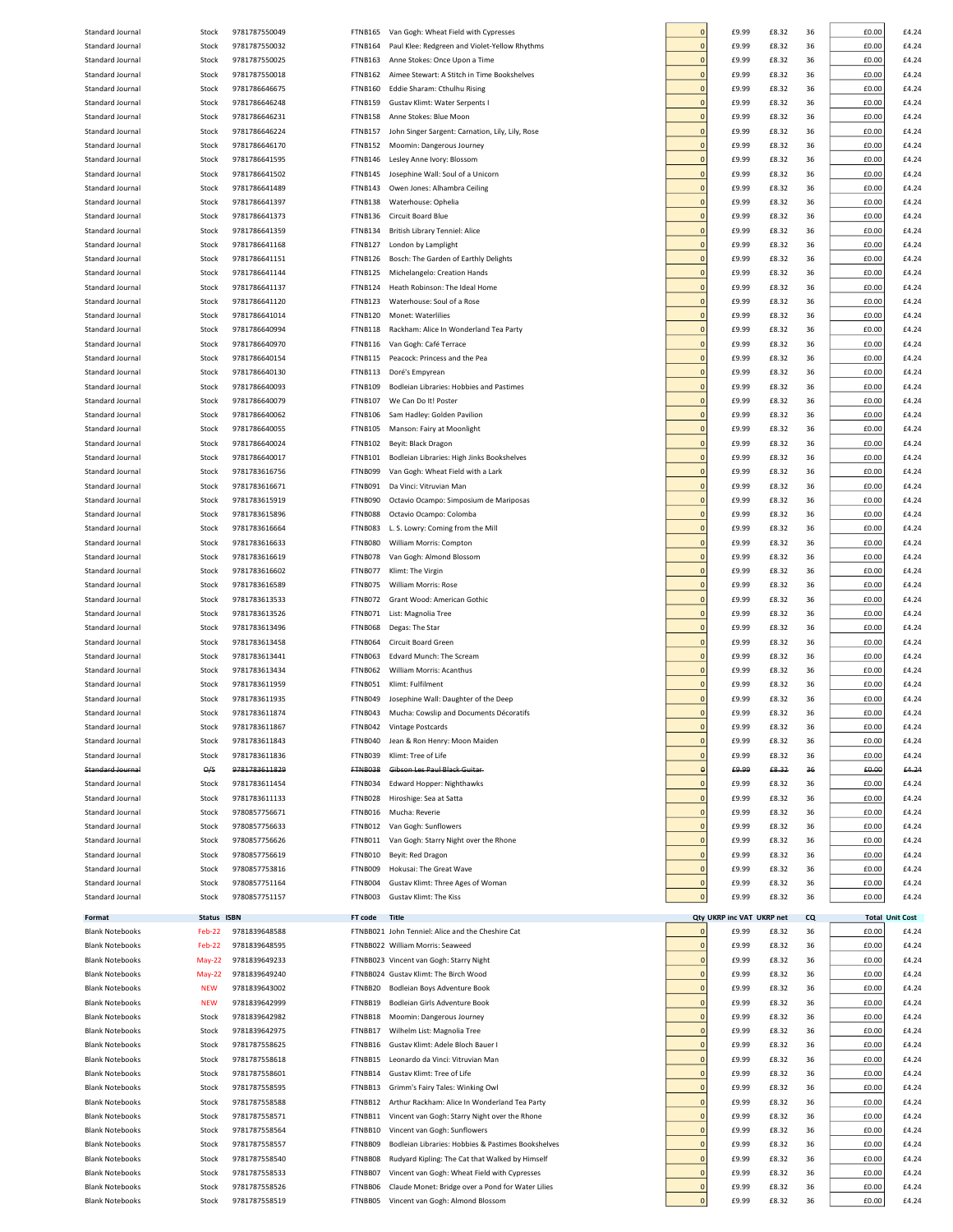| <b>Blank Notebooks</b> | Stock         | 9781787558502 | FTNBB04        | Gustav Klimt: The Kiss                                     |                | £9.99                     | £8.32 | 36        | £0.00 | £4.24            |
|------------------------|---------------|---------------|----------------|------------------------------------------------------------|----------------|---------------------------|-------|-----------|-------|------------------|
| <b>Blank Notebooks</b> | Stock         | 9781787558496 | FTNBB03        | Hokusai: The Great Wave                                    |                | £9.99                     | £8.32 | 36        | £0.00 | £4.24            |
| <b>Blank Notebooks</b> | Stock         | 9781787558489 | FTNBB02        | Van Gogh: Café Terrace                                     | C              | £9.99                     | £8.32 | 36        | £0.00 | £4.24            |
| <b>Blank Notebooks</b> | Stock         | 9781787558472 | FTNBB01        | Bodleian Libraries: High Jinks Bookshelves                 | C              | £9.99                     | £8.32 | 36        | £0.00 | £4.24            |
|                        |               |               |                |                                                            |                |                           |       |           |       |                  |
| Format                 | <b>Status</b> | <b>ISBN</b>   | FT code        | <b>Title</b>                                               |                | Qty UKRP inc VAT UKRP net |       | <b>CQ</b> | Total | <b>Unit Cost</b> |
| Pocket Book            | <b>Feb-22</b> | 9781839648571 | FTPB108        | William Morris: Seaweed                                    | C              | £7.99                     | £6.66 | 48        | £0.00 | £3.40            |
| Pocket Book            | Feb-22        | 9781839648564 | FTPB107        | John Tenniel: Alice and the Cheshire Cat                   | $\circ$        | £7.99                     | £6.66 | 48        | £0.00 | £3.40            |
| Pocket Book            | <b>NEW</b>    | 9781839642968 | FTPB106        | Annie Soudain: Foxgloves & Finches                         |                | £7.99                     | £6.66 | 48        | £0.00 | £3.40            |
| Pocket Book            | <b>NEW</b>    | 9781839642951 | FTPB105        | Kew: Marianne North: View in Brisbane Botanic Garden       | C              | £7.99                     | £6.66 | 48        | £0.00 | £3.40            |
| Pocket Book            | <b>NEW</b>    | 9781787558380 | FTPB104        | Moomin and Snorkmaiden                                     |                | £7.99                     | £6.66 | 48        | £0.00 | £3.40            |
| Pocket Book            | Stock         | 9781787558373 | FTPB103        | Vincent van Gogh: Starry Night                             | C              | £7.99                     | £6.66 | 48        | £0.00 | £3.40            |
| Pocket Book            | Stock         | 9781787558366 | FTPB102        | Bodleian Libraries: Girls Adventure Book                   | $\mathbf{0}$   | £7.99                     | £6.66 | 48        | £0.00 | £3.40            |
| Pocket Book            | Stock         | 9781787558359 | FTPB101        | National Gallery - Bosschaert: A Still Life of Flowers     | $\mathbf{C}$   | £7.99                     | £6.66 | 48        | £0.00 | £3.40            |
| Pocket Book            | Stock         | 9781787558342 | FTPB100        | Kew Gardens' Marianne North: Honeyflowers and Honeysuckers | $\mathbf{C}$   | £7.99                     | £6.66 | 48        | £0.00 | £3.40            |
| Pocket Book            | Stock         | 9781787558311 | FTPB099        | Kew Gardens' Marianne North: Foliage and Flowers           | $\mathbf{C}$   | £7.99                     | £6.66 | 48        | £0.00 | £3.40            |
| Pocket Book            | Stock         | 9781787558328 | FTPB098        | Bodleian Libraries: Boys Adventure Book                    | $\sqrt{ }$     | £7.99                     | £6.66 | 48        | £0.00 | £3.40            |
|                        |               | 9781787558335 | FTPB097        | Johannes Vermeer: Girl With a Pearl Earring                | $\Omega$       | £7.99                     |       | 48        |       | £3.40            |
| Pocket Book            | Stock         |               |                |                                                            |                |                           | £6.66 |           | £0.00 |                  |
| Pocket Book            | Stock         | 9781787555884 | FTPB096        | Leonardo Da Vinci: Detail of the Head of the Virgin        | $\mathfrak{c}$ | £7.99                     | £6.66 | 48        | £0.00 | £3.40            |
| Pocket Book            | Stock         | 9781787555877 | FTPB095        | Rudyard Kipling: The Cat that Walked by Himself            | $\mathbf{C}$   | £7.99                     | £6.66 | 48        | £0.00 | £3.40            |
| Pocket Book            | Stock         | 9781787555860 | FTPB094        | Nel Whatmore: Up, Up and Away                              | $\sqrt{ }$     | £7.99                     | £6.66 | 48        | £0.00 | £3.40            |
| Pocket Book            | $\Theta$ /S   | 9781787555853 | <b>FTPB093</b> | Claude Monet: Bridge Over a Pond of Water Lilies           |                | £7.99                     | £6.66 | 48        | £0.00 | £3.40            |
| Pocket Book            | Stock         | 9781787555839 | FTPB091        | Eddie Sharam: Cthulhu Rising                               | $\epsilon$     | £7.99                     | £6.66 | 48        | £0.00 | £3.40            |
| Pocket Book            | Stock         | 9781787555822 | FTPB090        | Aimee Stewart: Treasure Hunt Bookshelves                   | C              | £7.99                     | £6.66 | 48        | £0.00 | £3.40            |
| Pocket Book            | Stock         | 9781787555785 | FTPB089        | Vincent Van Gogh: Wheat Field with Cypresses               | $\mathbf{0}$   | £7.99                     | £6.66 | 48        | £0.00 | £3.40            |
| Pocket Book            | Stock         | 9781787555792 | FTPB087        | Aimee Stewart: A Stitch in Time Bookshelf                  | $\sqrt{ }$     | £7.99                     | £6.66 | 48        | £0.00 | £3.40            |
| Pocket Book            | Stock         | 9781787555815 | FTPB086        | Moomin Love                                                | $\sqrt{ }$     | £7.99                     | £6.66 | 48        | £0.00 | £3.40            |
| Pocket Book            | Stock         | 9781787555778 | FTPB085        | Gustav Klimt: Adele Bloch Bauer I                          | $\sqrt{ }$     | £7.99                     | £6.66 | 48        | £0.00 | £3.40            |
| Pocket Book            | Stock         | 9781787550704 | FTPB084        | Mucha: Monaco Monte Carlo                                  | $\Omega$       | £7.99                     | £6.66 | 48        | £0.00 | £3.40            |
| Pocket Book            | Stock         | 9781787550681 | FTPB082        | Gold Sugar Skull                                           | $\Omega$       | £7.99                     | £6.66 | 48        | £0.00 | £3.40            |
| Pocket Book            | Stock         | 9781787550674 | FTPB081        | Doré's Empyrean                                            | $\Omega$       | £7.99                     | £6.66 | 48        | £0.00 | £3.40            |
| Pocket Book            | Stock         | 9781787550667 | FTPB080        | Bosch: The Garden of Earthly Delights                      | $\sqrt{ }$     | £7.99                     | £6.66 | 48        | £0.00 | £3.40            |
|                        |               |               |                |                                                            | $\mathbf 0$    |                           |       |           |       | £3.40            |
| Pocket Book            | Stock         | 9781787550650 | FTPB079        | Anne Stokes: Oriental Dragon                               |                | £7.99                     | £6.66 | 48        | £0.00 |                  |
| Pocket Book            | Stock         | 9781787550643 | FTPB078        | Moomin: Dangerous Journey                                  |                | £7.99                     | £6.66 | 48        | £0.00 | £3.40            |
| Pocket Book            | Stock         | 9781787550636 | FTPB077        | Gibson Les Paul Guitar, Sunburst Red                       | C              | £7.99                     | £6.66 | 48        | £0.00 | £3.40            |
| Pocket Book            | Stock         | 9781787550629 | FTPB076        | Van Gogh: Café Terrace                                     | C              | £7.99                     | £6.66 | 48        | £0.00 | £3.40            |
| Pocket Book            | Stock         | 9781787550612 | FTPB075        | Alhambra Tile                                              | C              | £7.99                     | £6.66 | 48        | £0.00 | £3.40            |
| Pocket Book            | Stock         | 9781787550605 | FTPB074        | Nel Whatmore: Tender Loving Care                           | $\sqrt{ }$     | £7.99                     | £6.66 | 48        | £0.00 | £3.40            |
| Pocket Book            | Stock         | 9781787550599 | FTPB073        | Gustav Klimt: Water Serpents I                             | $\overline{0}$ | £7.99                     | £6.66 | 48        | £0.00 | £3.40            |
| Pocket Book            | Stock         | 9781787550582 | FTPB072        | Anne Stokes: Blue Moon                                     | $\mathbf{0}$   | £7.99                     | £6.66 | 48        | £0.00 | £3.40            |
| Pocket Book            | Stock         | 9781787550575 | FTPB071        | Elena Goryachkina: Sophia and the Unicorn                  | $\mathbf{C}$   | £7.99                     | £6.66 | 48        | £0.00 | £3.40            |
| Pocket Book            | Stock         | 9781787550568 | FTPB070        | Paul Klee: Landscape with Yellow Birds                     | $\mathbf{0}$   | £7.99                     | £6.66 | 48        | £0.00 | £3.40            |
| Pocket Book            | Stock         | 9781787550551 | FTPB069        | Lesley Anne Ivory: Blossom                                 | $\Omega$       | £7.99                     | £6.66 | 48        | £0.00 | £3.40            |
| Pocket Book            | Stock         | 9781787550544 | FTPB068        | Mucha: Reverie                                             | $\mathsf{C}$   | £7.99                     | £6.66 | 48        | £0.00 | £3.40            |
| Pocket Book            | Stock         | 9781787550537 | FTPB067        | Octavio Ocampo: Colomba                                    | $\mathbf{C}$   | £7.99                     | £6.66 | 48        | £0.00 | £3.40            |
| Pocket Book            | Stock         | 9781787550513 | FTPB065        | Anne Stokes: Dragonkin                                     | $\mathsf{C}$   | £7.99                     | £6.66 | 48        | £0.00 | £3.40            |
| Pocket Book            | Stock         | 9781787550490 | FTPB063        | British Library Tenniel: Alice                             |                | £7.99                     | £6.66 | 48        | £0.00 | £3.40            |
| Pocket Book            | Stock         | 9781787550476 | FTPB061        | Anne Stokes: Only Love Remains                             |                | £7.99                     | £6.66 | 48        | £0.00 | £3.40            |
| Pocket Book            | Stock         | 9781787550469 | FTPB060        | Manson: Fairy at Moonlight                                 | $\epsilon$     | £7.99                     | £6.66 | 48        | £0.00 | £3.40            |
|                        |               |               |                |                                                            |                |                           |       |           |       |                  |
| Pocket Bool            | <b>STOCK</b>  | 9781787550452 | FTPB059        | British Library: Rubaiyat of Omar Khayyam                  |                | £7.95                     | £b.bb | 48        | £0.00 | £3.40            |
| Pocket Book            | Stock         | 9781787550445 | FTPB058        | Rackham: Alice In Wonderland Tea Party                     | $\sqrt{ }$     | £7.99                     | £6.66 | 48        | £0.00 | £3.40            |
| Pocket Book            | Stock         | 9781787550438 | FTPB057        | <b>Turkish Wall Tiles</b>                                  | $\Omega$       | £7.99                     | £6.66 | 48        | £0.00 | £3.40            |
| Pocket Book            | Stock         | 9781786646286 | FTPB056        | Van Gogh: Wheat Field with a Lark                          | $\sqrt{ }$     | £7.99                     | £6.66 | 48        | £0.00 | £3.40            |
| Pocket Book            | Stock         | 9781786646279 | FTPB055        | Bodleian Libraries: Hobbies and Pastimes Bookshelves       | $\Omega$       | £7.99                     | £6.66 | 48        | £0.00 | £3.40            |
| Pocket Book            | Stock         | 9781786646262 | FTPB054        | Da Vinci: Vitruvian Man                                    | $\Omega$       | £7.99                     | £6.66 | 48        | £0.00 | £3.40            |
| Pocket Book            | Stock         | 9781786646255 | FTPB053        | Bodleian Libraries: High Jinks Bookshelves                 | $\mathbf 0$    | £7.99                     | £6.66 | 48        | £0.00 | £3.40            |
| Pocket Book            | Stock         | 9781786641687 | FTPB052        | We Can Do it! Poster                                       | $\mathbf 0$    | £7.99                     | £6.66 | 48        | £0.00 | £3.40            |
| Pocket Book            | Stock         | 9781786641526 | FTPB046        | Gaudi (inspired by): Mosaic                                | $\mathbf 0$    | £7.99                     | £6.66 | 48        | £0.00 | £3.40            |
| Pocket Book            | Stock         | 9781786641519 | FTPB045        | L.S. Lowry: Coming from the Mill                           |                | £7.99                     | £6.66 | 48        | £0.00 | £3.40            |
| Pocket Book            | Stock         | 9781786641427 | FTPB042        | Mucha: Cowslip                                             | C              | £7.99                     | £6.66 | 48        | £0.00 | £3.40            |
| Pocket Book            | Stock         | 9781786641304 | FTPB040        | Tiffany: Red Flowers                                       | C              | £7.99                     | £6.66 | 48        | £0.00 | £3.40            |
| Pocket Book            | Stock         | 9781786641298 | FTPB039        | Beyit: Red Dragon                                          | C              | £7.99                     | £6.66 | 48        | £0.00 | £3.40            |
| Pocket Book            | Stock         | 9781786641281 | FTPB038        | <b>Tiffany: Standing Peacock</b>                           | $\Omega$       | £7.99                     | £6.66 | 48        | £0.00 | £3.40            |
| Pocket Book            | Stock         | 9781786641274 | FTPB037        | Josephine Wall: Daughter of the Deep                       | $\overline{0}$ | £7.99                     | £6.66 | 48        | £0.00 | £3.40            |
| Pocket Book            | Stock         | 9781786641205 | FTPB036        | Jean & Ron Henry: Fairy Story                              | $\mathbf{C}$   | £7.99                     | £6.66 | 48        | £0.00 | £3.40            |
| Pocket Book            | Stock         | 9781786641199 | FTPB035        | Degas: The Star                                            | $\overline{0}$ | £7.99                     | £6.66 | 48        | £0.00 | £3.40            |
| Pocket Book            | Stock         | 9781786641182 | FTPB034        | Edvard Munch: The Scream                                   | $\mathbf{C}$   | £7.99                     | £6.66 | 48        | £0.00 | £3.40            |
|                        | Stock         | 9781786641052 | FTPB031        | William Morris: Compton                                    | $\Omega$       | £7.99                     |       | 48        | £0.00 | £3.40            |
| Pocket Book            |               |               |                |                                                            |                |                           | £6.66 |           |       |                  |
| Pocket Book            | Stock         | 9781786641038 | FTPB029        | Hiroshige: Plum Garden                                     | $\mathsf{C}$   | £7.99                     | £6.66 | 48        | £0.00 | £3.40            |
| Pocket Book            | Stock         | 9781786640680 | FTPB027        | Jean & Ron Henry: Moon Maiden                              | $\mathbf{C}$   | £7.99                     | £6.66 | 48        | £0.00 | £3.40            |
| Pocket Book            | Stock         | 9781786640628 | FTPB021        | Hiroshige: Sea at Satta                                    | $\epsilon$     | £7.99                     | £6.66 | 48        | £0.00 | £3.40            |
| Pocket Book            | Stock         | 9781786640277 | FTPB020        | Van Gogh: Almond Blossom                                   | C              | £7.99                     | £6.66 | 48        | £0.00 | £3.40            |
| Pocket Book            | Stock         | 9781786640253 | FTPB018        | List: Magnolia Tree                                        | $\epsilon$     | £7.99                     | £6.66 | 48        | £0.00 | £3.40            |
| Pocket Book            | Stock         | 9781786640246 | FTPB017        | Detail from The Kiss by Klimt                              | C              | £7.99                     | £6.66 | 48        | £0.00 | £3.40            |
| Pocket Book            | Stock         | 9781786640239 | FTPB016        | Van Gogh: Sunflowers                                       | $\Omega$       | £7.99                     | £6.66 | 48        | £0.00 | £3.40            |
| Pocket Book            | Stock         | 9781786640222 | FTPB015        | Gibson Les Paul Deluxe                                     | $\sqrt{ }$     | £7.99                     | £6.66 | 48        | £0.00 | £3.40            |
| Pocket Book            | Stock         | 9781786640215 | FTPB014        | <b>Tiffany: Displaying Peacock</b>                         | $\sqrt{ }$     | £7.99                     | £6.66 | 48        | £0.00 | £3.40            |
| Pocket Book            | Stock         | 9781783616879 | FTPB012        | Gustav Klimt: Three Ages of Woman                          | O              | £7.99                     | £6.66 | 48        | £0.00 | £3.40            |
| Pocket Book            | Stock         | 9781783616824 | FTPB007        | Klimt: Fulfilment                                          | $\Omega$       | £7.99                     | £6.66 | 48        | £0.00 | £3.40            |
| Pocket Book            | Stock         | 9781783616817 | FTPB006        | Hiroshige: Meguro                                          | $\Omega$       | £7.99                     | £6.66 | 48        | £0.00 | £3.40            |
| Pocket Book            | Stock         | 9781783616800 | FTPB005        | Tiffany Cypress and Lilies                                 | $\mathbf 0$    | £7.99                     | £6.66 | 48        | £0.00 | £3.40            |
| Pocket Book            | Stock         | 9781783616794 | FTPB004        | Hokusai: The Great Wave                                    | $\mathbf 0$    | £7.99                     | £6.66 | 48        | £0.00 | £3.40            |
| Pocket Book            | Stock         | 9781783616787 | FTPB003        | Klimt: The Kiss                                            | $\mathbf 0$    | £7.99                     | £6.66 | 48        | £0.00 | £3.40            |
| Pocket Book            | Stock         | 9781783616763 | FTPB001        | Van Gogh: Starry Night over the Rhone                      |                | £7.99                     | £6.66 | 48        | £0.00 | £3.40            |
|                        |               |               |                |                                                            |                |                           |       |           |       |                  |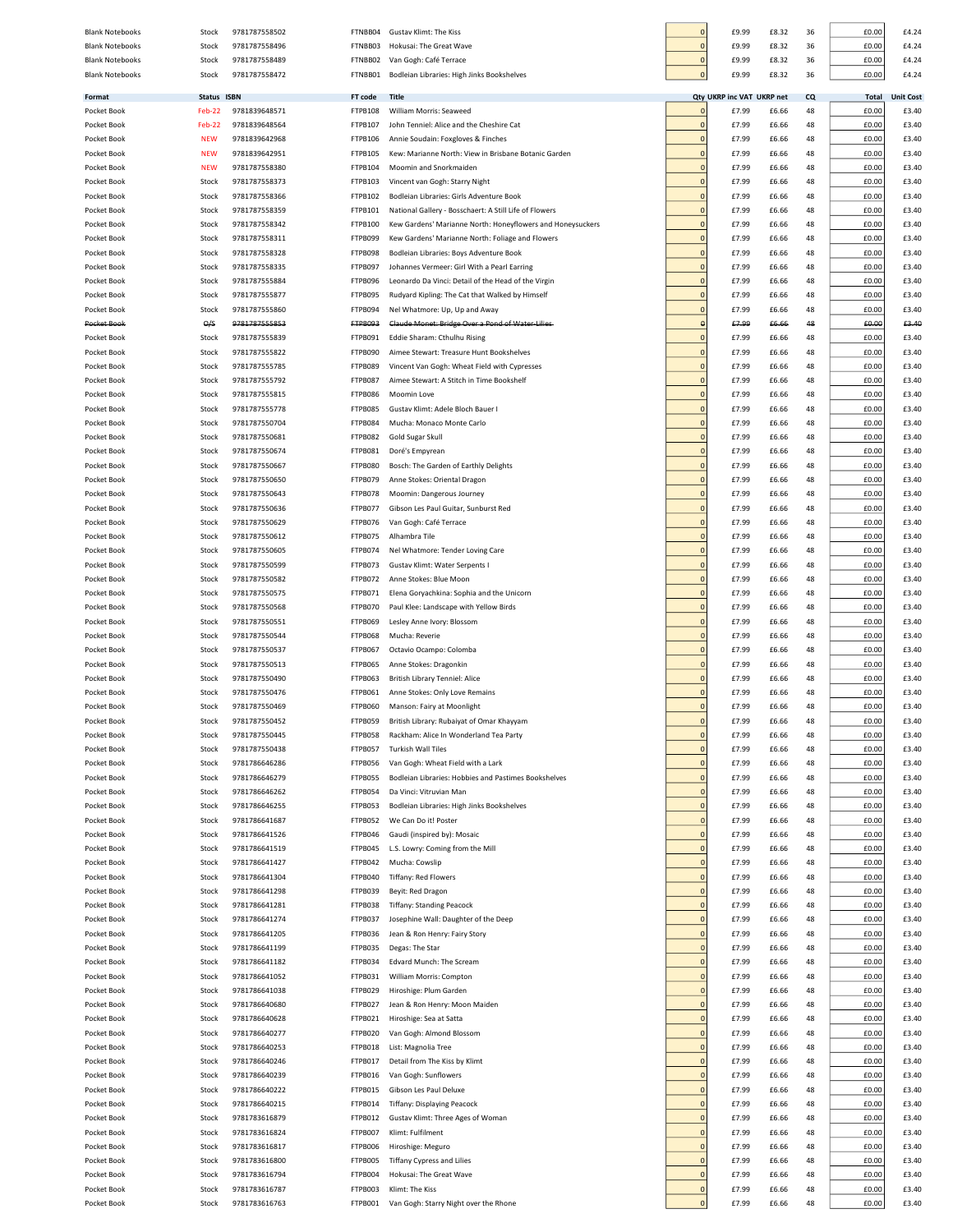| Format                | Status ISBN   |               | FT code        | Title                                                                |                | Qty UKRP inc VAT UKRP net |        | <b>CQ</b> | Total        | <b>Unit Cost</b> |
|-----------------------|---------------|---------------|----------------|----------------------------------------------------------------------|----------------|---------------------------|--------|-----------|--------------|------------------|
| Sketch Book           | Mar-22        | 9781839648762 | FTSB070        | Vincent Van Gogh: Starry Night                                       | 0              | £12.99                    | £10.83 | 16        | £0.00        | £5.52            |
| Sketch Book           | <b>Mar-22</b> | 9781839648755 | FTSB069        | John Tenniel: Alice and the Cheshire Cat                             | 0              | £12.99                    | £10.83 | 16        | £0.00        | £5.52            |
|                       |               |               |                |                                                                      |                |                           |        |           |              |                  |
| Sketch Book           | <b>NEW</b>    | 9781839647291 | FTSB068        | William Morris: Seaweed                                              | $\overline{0}$ | £12.99                    | £10.83 | 16        | £0.00        | £5.52            |
| Sketch Book           | <b>NEW</b>    | 9781839647284 | FTSB067        | Catrin Weltz-Stein: Chasing the Moon                                 | $\mathbf 0$    | £12.99                    | £10.83 | 16        | £0.00        | £5.52            |
|                       |               |               |                |                                                                      | C              |                           |        |           |              |                  |
| Sketch Book           | NEW           | 9781787558465 | FTSB066        | Vincent van Gogh: Bedroom at Arles                                   |                | £12.99                    | £10.83 | 16        | £0.00        | £5.52            |
| Sketch Book           | <b>NEW</b>    | 9781787558458 | FTSB065        | Leonardo da Vinci: Detail of the Head of the Virgin                  | $\mathbf 0$    | £12.99                    | £10.83 | 16        | £0.00        | £5.52            |
| Sketch Book           | Stock         | 9781787558441 | FTSB064        | Annie Soudain: Midsummer Morning                                     | $\overline{0}$ | £12.99                    | £10.83 | 16        | £0.00        | £5.52            |
|                       |               |               |                |                                                                      |                |                           |        |           |              |                  |
| Sketch Book           | Stock         | 9781787558434 | FTSB063        | Kew Gardens: Foliage and Flowers by Marianne North                   | $\mathbf{0}$   | £12.99                    | £10.83 | 16        | £0.00        | £5.52            |
| Sketch Book           | Stock         | 9781787558427 | FTSB062        | Rudyard Kipling: The Cat that Walked by Himself                      | $\overline{0}$ | £12.99                    | £10.83 | 16        | £0.00        | £5.52            |
| Sketch Book           | Stock         | 9781787558410 | <b>FTSB061</b> | Claude Monet: Bridge over a Pond for Water Lilies                    | $\overline{0}$ | £12.99                    | £10.83 | 16        | £0.00        | £5.52            |
|                       |               |               |                |                                                                      |                |                           |        |           |              |                  |
| Sketch Book           | Stock         | 9781787558403 | FTSB060        | National Gallery: Bosschaert: A Still Life of Flowers                | $\overline{0}$ | £12.99                    | £10.83 | 16        | £0.00        | £5.52            |
| Sketch Book           | Stock         | 9781787558397 | FTSB059        | Johannes Vermeer: Girl With a Pearl Earring                          | $\overline{0}$ | £12.99                    | £10.83 | 16        | £0.00        | £5.52            |
|                       |               |               |                |                                                                      |                |                           |        |           |              |                  |
| Sketch Book           | Stock         | 9781787555983 | FTSB058        | Anne Stokes: Once Upon a Time                                        | 0              | £12.99                    | £10.83 | 16        | £0.00        | £5.52            |
| Sketch Book           | Stock         | 9781787555976 | FTSB057        | Frida Kahlo Pink                                                     | $\overline{0}$ | £12.99                    | £10.83 | 16        | £0.00        | £5.52            |
| Sketch Book           | Stock         | 9781787555969 | FTSB056        | Gustav Klimt: The Virgin                                             | 0              | £12.99                    | £10.83 | 16        | £0.00        | £5.52            |
|                       |               |               |                |                                                                      |                |                           |        |           |              |                  |
| Sketch Book           | Stock         | 9781787555952 | FTSB055        | Vincent van Gogh: Wheat Field with a Lark                            | $\mathbf 0$    | £12.99                    | £10.83 | 16        | £0.00        | £5.52            |
| Sketch Book           | Stock         | 9781787555921 | FTSB052        | Kerem Beyit: Black Dragon                                            | $\mathbf 0$    | £12.99                    | £10.83 | 16        | £0.00        | £5.52            |
| Sketch Book           |               | 9781787555914 | FTSB051        | Aimee Stewart: A Stitch in Time Bookshelf                            | $\mathbf 0$    |                           | £10.83 | 16        | £0.00        | £5.52            |
|                       | Stock         |               |                |                                                                      |                | £12.99                    |        |           |              |                  |
| Sketch Book           | Stock         | 9781787555907 | FTSB050        | Vincent van Gogh: Wheat Field with Cypresses                         | $\mathbf 0$    | £12.99                    | £10.83 | 16        | £0.00        | £5.52            |
| Sketch Book           | Stock         | 9781787555891 | FTSB049        | Gustav Klimt: Adele Bloch Bauer                                      | $\Omega$       | £12.99                    | £10.83 | 16        | £0.00        | £5.52            |
|                       |               |               |                |                                                                      |                |                           |        |           |              |                  |
| Sketch Book           | Stock         | 9781787550827 | FTSB048        | British Library Tenniel: Alice                                       | $\overline{0}$ | £12.99                    | £10.83 | 16        | £0.00        | £5.52            |
| Sketch Book           | Stock         | 9781787550810 | FTSB047        | Paul Klee: Landscape with Yellow Birds                               | $\overline{0}$ | £12.99                    | £10.83 | 16        | £0.00        | £5.52            |
| Sketch Book           | Stock         | 9781787550803 | FTSB046        | Alhambra Tile                                                        | $\overline{0}$ | £12.99                    | £10.83 | 16        | £0.00        | £5.52            |
|                       |               |               |                |                                                                      |                |                           |        |           |              |                  |
| Sketch Book           | Stock         | 9781787550797 | FTSB045        | Octavio Ocampo: Colomba                                              | $\Omega$       | £12.99                    | £10.83 | 16        | £0.00        | £5.52            |
| Sketch Book           | Stock         | 9781787550773 | FTSB043        | Van Gogh: Café Terrace                                               | $\Omega$       | £12.99                    | £10.83 | 16        | £0.00        | £5.52            |
|                       |               |               |                |                                                                      |                |                           |        |           |              |                  |
| Sketch Book           | Stock         | 9781787550759 | FTSB041        | British Library: Rubaiyat of Omar Khayyam                            | $\overline{0}$ | £12.99                    | £10.83 | 16        | £0.00        | £5.52            |
| Sketch Book           | Stock         | 9781787550742 | FTSB040        | Tiffany: Trellised Rambler Roses                                     | $\overline{0}$ | £12.99                    | £10.83 | 16        | £0.00        | £5.52            |
| Sketch Book           | Stock         | 9781787550735 | FTSB039        | Rackham: Alice In Wonderland Tea Party                               | $\overline{0}$ | £12.99                    | £10.83 | 16        | £0.00        | £5.52            |
|                       |               |               |                |                                                                      |                |                           |        |           |              |                  |
| Sketch Book           | Stock         | 9781787550728 | FTSB038        | <b>Turkish Wall Tiles</b>                                            | $\mathbf 0$    | £12.99                    | £10.83 | 16        | £0.00        | £5.52            |
| Sketch Book           | Stock         | 9781787550711 | FTSB037        | Bodleian Libraries: Hobbies and Pastimes Bookshelves                 | C              | £12.99                    | £10.83 | 16        | £0.00        | £5.52            |
|                       |               |               |                | Josephine Wall: Daughter of the Deep                                 | $\mathbf 0$    |                           |        |           |              |                  |
| Sketch Book           | Stock         | 9781786646323 | FTSB036        |                                                                      |                | £12.99                    | £10.83 | 16        | £0.00        | £5.52            |
| Sketch Book           | Stock         | 9781786646293 | FTSB033        | Moomin: Dangerous Journey                                            | $\overline{0}$ | £12.99                    | £10.83 | 16        | £0.00        | £5.52            |
| Sketch Book           | Stock         | 9781786641564 | FTSB030        | Gustav Klimt: Fulfilment                                             | $\overline{0}$ | £12.99                    | £10.83 | 16        | £0.00        | £5.52            |
|                       |               |               |                |                                                                      |                |                           |        |           |              |                  |
| Sketch Book           | Stock         | 9781786641342 | FTSB028        | Van Gogh: Sunflowers                                                 | $\overline{0}$ | £12.99                    | £10.83 | 16        | £0.00        | £5.52            |
| Sketch Book           | Stock         | 9781786641335 | FTSB027        | Edvard Munch: The Scream                                             | $\overline{0}$ | £12.99                    | £10.83 | 16        | £0.00        | £5.52            |
| Sketch Book           | Stock         | 9781786641311 | FTSB025        | Josephine Wall: Virgo                                                | $\overline{0}$ | £12.99                    | £10.83 |           | £0.00        | £5.52            |
|                       |               |               |                |                                                                      |                |                           |        | 16        |              |                  |
| Sketch Book           | Stock         | 9781786641106 | FTSB024        | L.S Lowry: Coming from the Mill                                      | $\overline{0}$ | £12.99                    | £10.83 | 16        | £0.00        | £5.52            |
| Sketch Book           | Stock         | 9781786641083 | FTSB022        | Klimt: Detail from the Kiss                                          | $\mathbf 0$    | £12.99                    | £10.83 | 16        | £0.00        | £5.52            |
|                       |               |               |                |                                                                      |                |                           |        |           |              |                  |
| Sketch Book           | Stock         | 9781786641076 | FTSB021        | Bodleian Library: High Jinks Bookshelves                             | $\mathbf 0$    | £12.99                    | £10.83 | 16        | £0.00        | £5.52            |
| Sketch Book           | Stock         | 9781786640192 | FTSB020        | Da Vinci: Vitruvian Man                                              | 0              | £12.99                    | £10.83 | 16        | £0.00        | £5.52            |
| Sketch Book           | Stock         | 9781786640185 | FTSB019        | Hiroshige: Plum Garden                                               | $\mathbf 0$    | £12.99                    | £10.83 | 16        | £0.00        | £5.52            |
|                       |               |               |                |                                                                      |                |                           |        |           |              |                  |
| Sketch Book           | Stock         | 9781786640178 | FTSB018        | Beyit: Red Dragon                                                    | $\mathbf 0$    | £12.99                    | £10.83 | 16        | £0.00        | £5.52            |
| Sketch Book           | Stock         | 9781783616947 | FTSB015        | Mucha: Monaco Monte Carlo                                            | $\mathbf 0$    | £12.99                    | £10.83 | 16        | £0.00        | £5.52            |
|                       |               |               |                |                                                                      |                |                           |        |           |              |                  |
| Sketch Book           | Stock         | 9781783616923 | FTSB013        | Gustav Klimt: The Kiss                                               | $\mathbf 0$    | £12.99                    | £10.83 | 16        | £0.00        | £5.52            |
| Sketch Book           | Stock         | 9781783616916 | FTSB012        | Jean & Ron Henry: Moon Maiden                                        | $\Omega$       | £12.99                    | £10.83 | 16        | £0.00        | £5.52            |
| Sketch Book           | Stock         | 9781783616893 | FTSB010        | Gibson Les Paul Black Guitar                                         | $\Omega$       | £12.99                    | £10.83 | 16        | £0.00        | £5.52            |
|                       |               |               |                |                                                                      |                |                           |        |           |              |                  |
| Sketch Book           | Stock         | 9781783616886 | FTSB009        | Hiroshige: Sea at Satta                                              | $\Omega$       | £12.99                    | £10.83 | 16        | £0.00        | £5.52            |
| Sketch Book           | Stock         | 9781783613700 | FTSB007        | William Morris: Acanthus                                             | $\overline{0}$ | £12.99                    | £10.83 | 16        | £0.00        | £5.52            |
| Sketch Book           | Stock         | 9781783613656 | <b>FTSB002</b> | Van Gogh: Starry Night Over the Rhone                                |                | £12.99                    | £10.83 |           | f0.00        | £5.52            |
|                       |               |               |                |                                                                      |                |                           |        |           |              |                  |
| Sketch Book           | Stock         | 9781783613649 | FTSB001        | Hokusai: The Great Wave                                              | $\pmb{0}$      | £12.99                    | £10.83 | 16        | £0.00        | £5.52            |
|                       |               |               |                |                                                                      |                |                           |        |           |              |                  |
| Format                | Status ISBN   |               | FT code        | <b>Title</b>                                                         |                | Qty UKRP inc VAT UKRP net |        | CQ        | <b>Total</b> | <b>Unit Cost</b> |
| Address book          | Feb-22        | 9781839647628 | FTAB03         | Bodleian Libraries: A Reader's Delight (Address Book)                | $\mathbf 0$    | £9.99                     | £8.32  | 36        | £0.00        | £4.24            |
| Address book          | Feb-22        | 9781839647635 | FTAB04         |                                                                      | $\mathbf 0$    | £9.99                     | £8.32  | 36        | £0.00        | £4.24            |
|                       |               |               |                | William Morris: Seaweed (Address Book)                               |                |                           |        |           |              |                  |
| Address book          | Feb-22        | 9781839648328 | FTAB05         | Hokusai: The Great Wave (Address Book)                               | $\pmb{0}$      | £9.99                     | £8.32  | 36        | £0.00        | £4.24            |
| Address book          | <b>NEW</b>    | 9781786642004 | FTAB01         | Van Gogh: Almond Blossom (Address Book)                              | $\mathbf{0}$   | £9.99                     | £8.32  | 36        | £0.00        | £4.24            |
|                       |               |               |                |                                                                      |                |                           |        |           |              |                  |
| Format                | Status ISBN   |               | FT code        | Title                                                                |                | Qty UKRP inc VAT UKRP net |        | CQ        | Total        | <b>Unit Cost</b> |
|                       |               |               |                |                                                                      |                |                           |        |           |              |                  |
| Artisan Art Notebooks | $Jan-22$      | 9781839648670 | FTPA01         | Hokusai Great Wave Artisan Art Notebook                              | $\mathbf 0$    | £10.99                    | £9.16  | 36        | £0.00        | £4.67            |
| Artisan Art Notebooks | $Jan-22$      | 9781839648687 | FTPA02         | Vincent van Gogh: Sunflowers Artisan Art Notebook                    | $\mathbf{0}$   | £10.99                    | £9.16  | 36        | £0.00        | £4.67            |
| Artisan Art Notebooks | <b>Jan-22</b> | 9781839648694 | FTPA03         | William Morris: Acanthus Artisan Art Notebook                        | $\overline{0}$ | £10.99                    | £9.16  | 36        | £0.00        | £4.67            |
|                       |               |               |                |                                                                      |                |                           |        |           |              |                  |
| Artisan Art Notebooks | <b>Jan-22</b> | 9781839648700 | FTPA04         | William Morris: Wallflower Artisan Art Notebook                      | $\overline{0}$ | £10.99                    | £9.16  | 36        | £0.00        | £4.67            |
| Artisan Art Notebooks | <b>May-22</b> | 9781839649257 | FTPA05         | Pattern from Alhambra Tile Artisan Art Notebook                      | $\overline{0}$ | £10.99                    | £9.16  | 36        | £0.00        | £4.67            |
| Artisan Art Notebooks | $May-22$      | 9781839649264 | FTPA06         | Uematsu Hobi: Box decorated with Chrysanthemums Artisan Art Notebook | $\mathbf 0$    | £10.99                    | £9.16  | 36        | £0.00        | £4.67            |
|                       |               |               |                |                                                                      |                |                           |        |           |              |                  |
| Format                | Status ISBN   |               | FT code        | <b>Title</b>                                                         |                | Qty UKRP inc VAT UKRP net |        | CQ        | <b>Total</b> | <b>Unit Cost</b> |
|                       |               |               |                |                                                                      |                |                           |        |           |              |                  |
| Artisan A5 Notebooks  | <b>Jan-22</b> | 9781839648373 | FTPE28         | Sage Green Artisan Notebook                                          | $\mathbf{0}$   | £9.99                     | £8.32  | 36        | £0.00        | £4.24            |
| Artisan A5 Notebooks  | <b>Jan-22</b> | 9781839648380 | FTPE29         | Dusky Pink Artisan Notebook                                          | $\mathbf{0}$   | £9.99                     | £8.32  | 36        | £0.00        | £4.24            |
| Artisan A5 Notebooks  | <b>NEW</b>    | 9781839644986 | FTPE27         | Sunrise Gold Artisan Notebook                                        | $\overline{0}$ | £9.99                     | £8.32  | 36        | £0.00        | £4.24            |
|                       |               |               |                |                                                                      |                |                           |        |           |              |                  |
| Artisan A5 Notebooks  | <b>NEW</b>    | 9781839644979 | FTPE26         | Direct Blue Artisan Notebook                                         | $\mathbf{0}$   | £9.99                     | £8.32  | 36        | £0.00        | £4.24            |
| Artisan A5 Notebooks  | <b>NEW</b>    | 9781839643026 | FTPE25         | Textured Copper Artisan Notebook                                     | $\mathbf 0$    | £9.99                     | £8.32  | 36        | £0.00        | £4.24            |
|                       |               |               |                |                                                                      |                |                           |        |           |              |                  |
| Artisan A5 Notebooks  | <b>NEW</b>    | 9781839643019 | FTPE24         | Textured Bronze Artisan Notebook                                     | $\mathbf 0$    | £9.99                     | £8.32  | 36        | £0.00        | £4.24            |
| Artisan A5 Notebooks  | Stock         | 9781787558700 | FTPE23         | Charcoal Artisan Notebook                                            | $\mathbf{0}$   | £9.99                     | £8.32  | 36        | £0.00        | £4.24            |
| Artisan A5 Notebooks  | Stock         | 9781787558694 | FTPE22         | Lipstick Pink Artisan Notebook                                       | $\mathbf 0$    | £9.99                     | £8.32  | 36        | £0.00        | £4.24            |
|                       |               |               |                |                                                                      |                |                           |        |           |              |                  |
| Artisan A5 Notebooks  | Stock         | 9781787558687 | FTPE21         | Ivory White Artisan Notebook                                         | $\mathbf 0$    | £9.99                     | £8.32  | 36        | £0.00        | £4.24            |
| Artisan A5 Notebooks  | Stock         | 9781787558670 | FTPE20         | Ebony Black Artisan Notebook                                         | $\mathbf 0$    | £9.99                     | £8.32  | 36        | £0.00        | £4.24            |
|                       |               |               |                |                                                                      | $\overline{0}$ |                           |        |           |              |                  |
| Artisan A5 Notebooks  | Stock         | 9781787558663 | FTPE19         | Sunny Yellow Artisan Notebook                                        |                | £9.99                     | £8.32  | 36        | £0.00        | £4.24            |
| Artisan A5 Notebooks  | Stock         | 9781787558656 | FTPE18         | Racing Green Artisan Notebook                                        | $\overline{0}$ | £9.99                     | £8.32  | 36        | £0.00        | £4.24            |
| Artisan A5 Notebooks  | Stock         | 9781787558649 | FTPE17         | <b>Teal Artisan Notebook</b>                                         | $\overline{0}$ | £9.99                     | £8.32  | 36        | £0.00        | £4.24            |
|                       |               |               |                |                                                                      |                |                           |        |           |              |                  |
| Artisan A5 Notebooks  | Stock         | 9781787558632 | FTPE16         | Mahogany Artisan Notebook                                            | $\overline{0}$ | £9.99                     | £8.32  | 36        | £0.00        | £4.24            |
| Artisan A5 Notebooks  | Stock         | 9781787556010 | FTPE14         | Lilac Artisan Notebook                                               | $\overline{0}$ | £9.99                     | £8.32  | 36        | £0.00        | £4.24            |
| Artisan A5 Notebooks  | Stock         | 9781787556003 | FTPE13         | Duck Egg Blue Artisan Notebook                                       | $\overline{0}$ | £9.99                     | £8.32  | 36        | £0.00        | £4.24            |
|                       |               |               |                |                                                                      |                |                           |        |           |              |                  |
| Artisan A5 Notebooks  | Stock         | 9781787555990 | FTPE12         | Pale Mint Green Artisan Notebook                                     | $\Omega$       | £9.99                     | £8.32  | 36        | £0.00        | £4.24            |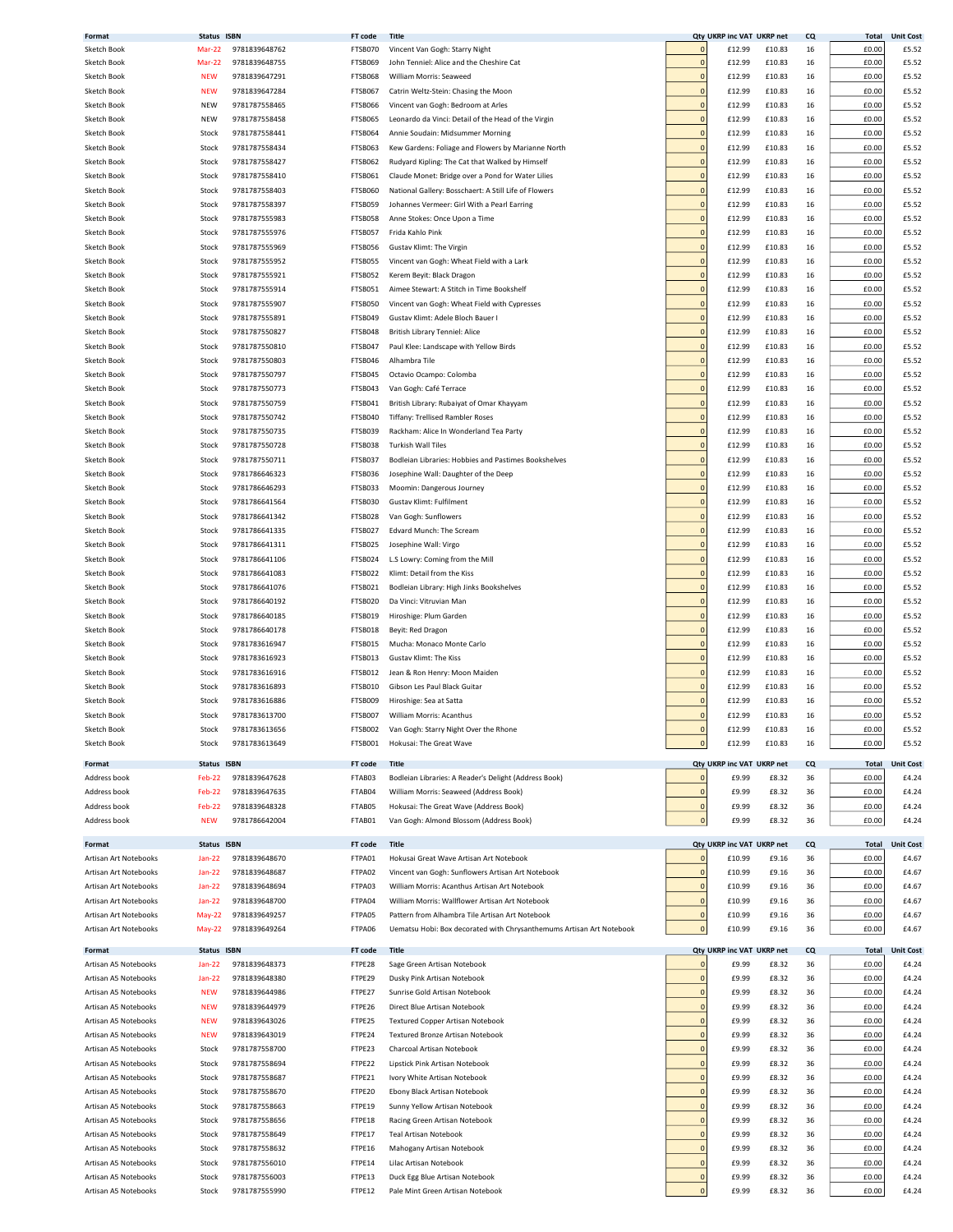| Artisan A5 Notebooks                               | Stock          | 9781787552166                  | FTPE10             | Gold Artisan Notebook                                                          | $\overline{0}$                   | £9.99                     | £8.32           | 36       | £0.00          | £4.24                  |
|----------------------------------------------------|----------------|--------------------------------|--------------------|--------------------------------------------------------------------------------|----------------------------------|---------------------------|-----------------|----------|----------------|------------------------|
| Artisan A5 Notebooks                               | Stock          | 9781787550858                  | FTPE09             | Mid Blue Artisan Notebook                                                      | $\overline{0}$                   | £9.99                     | £8.32           | 36       | £0.00          | £4.24                  |
| Artisan A5 Notebooks                               | Stock          | 9781787550841                  | FTPE08             | Baby Pink Artisan Notebook                                                     | $\overline{0}$                   | £9.99                     | £8.32           | 36       | £0.00          | £4.24                  |
| Artisan A5 Notebooks                               | Stock          | 9781787550834                  | FTPE07             | Spring Green Artisan Notebook                                                  | $\overline{0}$                   | £9.99                     | £8.32           | 36       | £0.00          | £4.24                  |
| Artisan A5 Notebooks                               | Stock          | 9781786645685                  | FTPE06             | Purple Artisan Notebook                                                        | $\overline{0}$                   | £9.99                     | £8.32           | 36       | £0.00          | £4.24                  |
| Artisan A5 Notebooks                               | Stock          | 9781786645678                  | FTPE05             | Turquoise Artisan Notebook                                                     | $\overline{0}$                   | £9.99                     | £8.32           | 36       | £0.00          | £4.24                  |
| Artisan A5 Notebooks                               | Stock          | 9781786645661                  | FTPE04             | Orange Artisan Notebook                                                        | $\overline{0}$                   | £9.99                     | £8.32           | 36       | £0.00          | £4.24                  |
| Artisan A5 Notebooks                               | Stock          | 9781786645654                  | FTPE03             | Red Artisan Notebook                                                           | $\overline{0}$                   | £9.99                     | £8.32           | 36       | £0.00          | £4.24                  |
| Artisan A5 Notebooks                               | Stock          | 9781786645647                  | FTPE02             | Pink Artisan Notebook                                                          | $\overline{0}$                   | £9.99                     | £8.32           | 36       | £0.00          | £4.24                  |
| Artisan A5 Notebooks                               | Stock          | 9781786645630                  | FTPE01             | <b>Black Artisan Notebook</b>                                                  | $\overline{0}$                   | £9.99                     | £8.32           | 36       | £0.00          | £4.24                  |
|                                                    |                |                                |                    |                                                                                |                                  |                           |                 |          |                |                        |
| Format                                             | Status ISBN    |                                | FT code            | <b>Title</b>                                                                   |                                  | Qty UKRP inc VAT UKRP net |                 | CQ       | <b>Total</b>   | <b>Unit Cost</b>       |
| Blank Artisan A5 Notebooks                         | Apr-22         | 9781839648977                  | FTPEB01            | Black Blank Artisan Notebook                                                   | $\mathbf 0$                      | £9.99                     | £8.32           | 36       | £0.00          | £4.24                  |
| <b>Blank Artisan A5 Notebooks</b>                  | Apr-22         | 9781839648984                  | FTPEB02            | Sunny Yellow Blank Artisan Notebook                                            | $\pmb{0}$                        | £9.99                     | £8.32           | 36       | £0.00          | £4.24                  |
| Format                                             | Status ISBN    |                                | FT code            | Title                                                                          |                                  | Qty UKRP inc VAT UKRP net |                 | CQ       | <b>Total</b>   | <b>Unit Cost</b>       |
| Artisan A6 Pocket Notebooks                        | $Jan-22$       | 9781839648403                  | FTPF18             | Mahogany Artisan Pocket Journal                                                | $\overline{0}$                   | £7.99                     | £6.66           | 48       | £0.00          | £3.40                  |
| Artisan A6 Pocket Notebooks                        | <b>Jan-22</b>  | 9781839648397                  | FTPF17             | Racing Green Artisan Pocket Journal                                            | $\overline{0}$                   | £7.99                     | £6.66           | 48       | £0.00          | £3.40                  |
| Artisan A6 Pocket Notebooks                        | <b>NEW</b>     | 9781839645006                  | FTPF16             | Sunny Yellow Artisan Pocket Journal                                            | $\overline{0}$                   | £7.99                     | £6.66           | 48       | £0.00          | £3.40                  |
| Artisan A6 Pocket Notebooks                        | <b>NEW</b>     | 9781839644993                  | FTPF15             | Grey Artisan Pocket Journal                                                    | $\overline{0}$                   | £7.99                     | £6.66           | 48       | £0.00          | £3.40                  |
| Artisan A6 Pocket Notebooks                        | Stock          | 9781839643064                  | FTPF14             | Metallic Blue Artisan Pocket Journal                                           | $\overline{0}$                   | £7.99                     | £6.66           | 48       | £0.00          | £3.40                  |
| Artisan A6 Pocket Notebooks                        | Stock          | 9781839643057                  | FTPF13             | Teal Artisan Pocket Journal                                                    | $\overline{0}$                   | £7.99                     | £6.66           | 48       | £0.00          | £3.40                  |
| Artisan A6 Pocket Notebooks                        | Stock          | 9781839643040                  | FTPF12             | Baby Pink Artisan Pocket Journal                                               | $\overline{0}$                   | £7.99                     | £6.66           | 48       | £0.00          | £3.40                  |
| Artisan A6 Pocket Notebooks                        | Stock          | 9781839643033                  | FTPF11             | Lilac Artisan Pocket Journal                                                   | $\overline{0}$                   | £7.99                     | £6.66           | 48       | £0.00          | £3.40                  |
| Artisan A6 Pocket Notebooks                        | Stock          | 9781787558809                  | FTPF10             | Pale Mint Green Artisan Pocket Journal                                         | $\overline{0}$                   | £7.99                     | £6.66           | 48       | £0.00          | £3.40                  |
| Artisan A6 Pocket Notebooks                        | Stock          | 9781787558793                  | FTPF09             | Duck Egg Blue Artisan Pocket Journal                                           | $\overline{0}$                   | £7.99                     | £6.66           | 48       | £0.00          | £3.40                  |
| Artisan A6 Pocket Notebooks                        | Stock          | 9781787558786                  | FTPF08             | Orange Artisan Pocket Journal                                                  | $\overline{0}$                   | £7.99                     | £6.66           | 48       | £0.00          | £3.40                  |
| Artisan A6 Pocket Notebooks                        | Stock          | 9781787558779                  | FTPF07             | Spring Green Artisan Pocket Journal                                            | $\overline{0}$                   | £7.99                     | £6.66           | 48       | £0.00          | £3.40                  |
| Artisan A6 Pocket Notebooks                        | Stock          | 9781787558762                  | FTPF06             | Pink Artisan Pocket Journal                                                    | $\overline{0}$                   | £7.99                     | £6.66           | 48       | £0.00          | £3.40                  |
| Artisan A6 Pocket Notebooks                        | Stock          | 9781787558755                  | FTPF05             | Mid Blue Artisan Pocket Journal                                                | $\overline{0}$                   | £7.99                     | £6.66           | 48       | £0.00          | £3.40                  |
| Artisan A6 Pocket Notebooks                        |                | 9781787558748                  | FTPF04             | Turquoise Artisan Pocket Journal                                               | $\overline{0}$                   | £7.99                     | £6.66           | 48       | £0.00          | £3.40                  |
| Artisan A6 Pocket Notebooks                        | Stock          | 9781787558731                  | FTPF03             | Black Artisan Pocket Journal                                                   | $\overline{0}$                   | £7.99                     | £6.66           | 48       | £0.00          | £3.40                  |
| Artisan A6 Pocket Notebooks                        | Stock          |                                |                    |                                                                                | $\mathbf 0$                      |                           |                 |          |                |                        |
|                                                    | Stock          | 9781787558724                  | FTPF02<br>FTPF01   | Purple Artisan Pocket Journal                                                  | $\overline{0}$                   | £7.99<br>£7.99            | £6.66           | 48<br>48 | £0.00          | £3.40<br>£3.40         |
| Artisan A6 Pocket Notebooks                        | Stock          | 9781787558717                  |                    | Red Artisan Pocket Journal                                                     |                                  |                           | £6.66           |          | £0.00          |                        |
| Format                                             | Status ISBN    |                                | FT code            | <b>Title</b>                                                                   |                                  | <b>Qty UKRP inc VAT</b>   | <b>UKRP</b> net | CQ       | <b>Total</b>   | <b>Unit Cost</b>       |
| Artisan Sketch Books                               | $Jan-22$       | 9781839647611                  | FTPS06             | Pink Artisan Sketch Book                                                       | $\overline{0}$                   | £12.99                    | £10.82          | 16       | £0.00          | £5.52                  |
| Artisan Sketch Books                               | <b>Jan-22</b>  | 9781839647604                  | FTPS05             | Orange Artisan Sketch Book                                                     | $\overline{0}$                   | £12.99                    | £10.82          | 16       | £0.00          | £5.52                  |
| Artisan Sketch Books                               | <b>NEW</b>     | 9781839644719                  | FTPS04             | Purple Artisan Sketch Book                                                     | $\overline{0}$                   | £12.99                    | £10.82          | 16       | £0.00          | £5.52                  |
| Artisan Sketch Books                               | <b>NEW</b>     | 9781839644702                  | FTPS03             | Red Artisan Sketch Book                                                        | $\overline{0}$                   | £12.99                    | £10.82          | 16       | £0.00          | £5.52                  |
| Artisan Sketch Books                               | <b>NEW</b>     | 9781839644696                  | FTPS02             | Turquoise Artisan Sketch Book                                                  | $\overline{0}$                   | £12.99                    | £10.82          | 16       | £0.00          | £5.52                  |
| Artisan Sketch Books                               | <b>NEW</b>     | 9781839644689                  | FTPS01             | Black Artisan Sketch Book                                                      | $\overline{0}$                   | £12.99                    | £10.82          | 16       | £0.00          | £5.52                  |
| Format                                             | Status ISBN    |                                | FT code            | <b>Title</b>                                                                   |                                  | Qty UKRP inc VAT UKRP net |                 | CQ       | <b>Total</b>   | <b>Unit Cost</b>       |
| Set of 3 Mini Notebooks                            | $Jan-22$       | 9781839648519                  | FTNBP27            | Aimee Stewart Mini Notebook Collection                                         | $\overline{0}$                   | £5.99                     | £4.99           | 48       | £0.00          | £2.54                  |
| Set of 3 Mini Notebooks                            | $Jan-22$       | 9781839648502                  | FTNBP26            | Chris Pendleton Mini Notebook Collection                                       | $\overline{0}$                   | £5.99                     | £4.99           | 48       | £0.00          | £2.54                  |
| Set of 3 Mini Notebooks                            | $Jan-22$       | 9781839648496                  | FTNBP25            | Tiffany Mini Notebook Collection                                               | $\circ$                          | £5.99                     | £4.99           | 48       | £0.00          | £2.54                  |
| Set of 3 Mini Notebooks                            | <b>NEW</b>     | 9781839647215                  | FTNBP24            | Catrin Welz-Stein Mini Notebook Collection                                     | $\overline{0}$                   | £5.99                     | £4.99           | 48       | £0.00          | £2.54                  |
| Set of 3 Mini Notebooks                            | <b>NEW</b>     | 9781839647208                  | FTNBP23            | Klimt Landscapes Mini Notebook Collection                                      | $\overline{0}$                   | £5.99                     | £4.99           | 48       | £0.00          | £2.54                  |
| Set of 3 Mini Notebooks                            | <b>NEW</b>     | 9781839647192                  | FTNBP22            | Vincent van Gogh: Blooms Mini Notebook Collection                              | $\overline{0}$                   | £5.99                     | £4.99           | 48       | £0.00          | £2.54                  |
| Set of 3 Mini Notebooks                            | <b>NEW</b>     | 9781839647185                  | FTNBP21            | Beryl Cook Mini Notebook Collection                                            | $\circ$                          | £5.99                     | £4.99           | 48       | £0.00          | £2.54                  |
| Set of 3 Mini Notebooks                            | NEW            | 9781839647178                  |                    | Rebecca McCulloch: Positivity Mini Notebook Collection                         |                                  | £5.99                     | £4.99           |          | £0.00          | £2.54                  |
| Set of 3 Mini Notebooks                            | <b>NEW</b>     | 9781839647161                  | FTNBP19            | NGS: Mabel Royds Mini Notebook Collection                                      | $\circ$                          | £5.99                     | £4.99           | 48       | £0.00          | £2.54                  |
| Set of 3 Mini Notebooks                            | Stock          | 9781839642869                  | FTNBP18            | Janine Partington Mini Notebook Collection                                     | $\overline{0}$                   | £5.99                     | £4.99           | 48       | £0.00          | £2.54                  |
| Set of 3 Mini Notebooks                            | Stock          | 9781839642852                  | FTNBP17            | Lesley Anne Ivory Mini Notebook Collection                                     | $\overline{0}$                   | £5.99                     | £4.99           | 48       | £0.00          | £2.54                  |
| Set of 3 Mini Notebooks                            | Stock          | 9781839642845                  | FTNBP16            | Nel Whatmore Mini Notebook Collection                                          | $\overline{0}$                   | £5.99                     | £4.99           | 48       | £0.00          | £2.54                  |
| Set of 3 Mini Notebooks                            | Stock          | 9781839642838                  | FTNBP15            | IA London Mini Notebook Collection                                             | $\overline{0}$                   | £5.99                     | £4.99           | 48       | £0.00          | £2.54                  |
| Set of 3 Mini Notebooks                            | Stock          | 9781839642821                  | FTNBP14            | Tamara de Lempicka Mini Notebook Collection                                    | $\overline{0}$                   | £5.99                     | £4.99           | 48       | £0.00          | £2.54                  |
| Set of 3 Mini Notebooks                            |                | 9781839642814                  |                    | L.S. Lowry Mini Notebook Collection                                            | $\overline{0}$                   |                           |                 |          |                |                        |
|                                                    | Stock          |                                | FTNBP13            |                                                                                |                                  | £5.99                     | £4.99           | 48       | £0.00          | £2.54                  |
| Set of 3 Mini Notebooks<br>Set of 3 Mini Notebooks | Stock<br>Stock | 9781787559158<br>9781787559202 | FTNBP12<br>FTNBP11 | Annie Soudain Mini Notebook Collection<br>Frida Kahlo Mini Notebook Collection | $\overline{0}$<br>$\overline{0}$ | £5.99<br>£5.99            | £4.99<br>£4.99  | 48<br>48 | £0.00<br>£0.00 | £2.54<br>£2.54         |
|                                                    |                |                                |                    |                                                                                | $\overline{0}$                   |                           |                 |          |                |                        |
| Set of 3 Mini Notebooks<br>Set of 3 Mini Notebooks | Stock<br>Stock | 9781787559196<br>9781787559189 | FTNBP10<br>FTNBP09 | Leonardo da Vinci Mini Notebook Collection<br>Moomin Mini Notebook Collection  | $\overline{0}$                   | £5.99<br>£5.99            | £4.99           | 48<br>48 | £0.00<br>£0.00 | £2.54<br>£2.54         |
| Set of 3 Mini Notebooks                            | Stock          | 9781787559172                  | FTNBP08            | Claude Monet Mini Notebook Collection                                          | $\overline{0}$                   | £5.99                     | £4.99<br>£4.99  | 48       | £0.00          | £2.54                  |
|                                                    |                | 9781787559165                  |                    |                                                                                | $\overline{0}$                   |                           |                 |          |                |                        |
| Set of 3 Mini Notebooks                            | Stock          |                                | FTNBP07            | Kew Gardens' Marianne North Mini Notebook Collection                           | $\overline{0}$                   | £5.99                     | £4.99           | 48       | £0.00          | £2.54                  |
| Set of 3 Mini Notebooks                            | Stock          | 9781787559141                  | FTNBP06            | Alice in Wonderland Mini Notebook Collection                                   |                                  | £5.99                     | £4.99           | 48       | £0.00          | £2.54                  |
| Set of 3 Mini Notebooks                            | Stock          | 9781787559097                  | FTNBP05            | William Morris Mini Notebook Collection                                        | $\overline{0}$                   | £5.99                     | £4.99           | 48       | £0.00          | £2.54                  |
| Set of 3 Mini Notebooks                            | Stock          | 9781787559110                  | FTNBP04            | Bodleian Libraries Mini Notebook Collection                                    | $\overline{0}$                   | £5.99                     | £4.99           | 48       | £0.00          | £2.54                  |
| Set of 3 Mini Notebooks                            | Stock          | 9781787559134                  | FTNBP03            | Gustav Klimt Mini Notebook Collection                                          | $\overline{0}$                   | £5.99                     | £4.99           | 48       | £0.00          | £2.54                  |
| Set of 3 Mini Notebooks                            | Stock          | 9781787559127                  | FTNBP02            | Vincent van Gogh Mini Notebook Collection                                      | $\pmb{0}$                        | £5.99                     | £4.99           | 48       | £0.00          | £2.54                  |
| Set of 3 Mini Notebooks                            | Stock          | 9781787559103                  | FTNBP01            | Japanese Woodblocks Mini Notebook Collection                                   | $\circ$                          | £5.99                     | £4.99           | 48       | £0.00          | £2.54                  |
| Format                                             | Status ISBN    |                                | FT code            | Title                                                                          |                                  | Qty UKRP inc VAT UKRP net |                 | CQ       | <b>Total</b>   | <b>Unit Cost</b>       |
| Set of 3 Midi Notebooks                            | Feb-22         | 9781839648656                  |                    | FTNBM12 Nel Whatmore Midi Notebook Collection                                  | $\overline{0}$                   | £8.99                     | £7.49           | 36       | £0.00          | £3.82                  |
| Set of 3 Midi Notebooks                            | Feb-22         | 9781839648649                  |                    | FTNBM11 Tamara de Lempicka Midi Notebook Collection                            | $\overline{0}$                   | £8.99                     | £7.49           | 36       | £0.00          | £3.82                  |
| Set of 3 Midi Notebooks                            | Feb-22         | 9781839648632                  |                    | FTNBM10 Lesley Anne Ivory Midi Notebook Collection                             | $\overline{0}$                   | £8.99                     | £7.49           | 36       | £0.00          | £3.82                  |
| Set of 3 Midi Notebooks                            | Feb-22         | 9781839648625                  |                    | FTNBM09 Claude Monet Midi Notebook Collection                                  | $\overline{0}$                   | £8.99                     | £7.49           | 36       | £0.00          | £3.82                  |
| Set of 3 Midi Notebooks                            | <b>NEW</b>     | 9781839647598                  |                    | FTNBM08 Annie Soudain Midi Notebook Collection                                 | $\overline{0}$                   | £8.99                     | £7.49           | 36       | £0.00          | £3.82                  |
| Set of 3 Midi Notebooks                            | <b>NEW</b>     | 9781839647581                  |                    | FTNBM07 Moomin Midi Notebook Collection                                        | $\overline{0}$                   | £8.99                     | £7.49           | 36       | £0.00          | £3.82                  |
| Set of 3 Midi Notebooks                            | <b>NEW</b>     | 9781839649059                  |                    | FTNBM06 Gustav Klimt Midi Notebook Collection                                  | $\overline{0}$                   | £8.99                     | £7.49           | 36       | £0.00          | £3.82                  |
| Set of 3 Midi Notebooks                            | <b>NEW</b>     | 9781839647673                  |                    | FTNBM05 Alice in Wonderland Midi Notebook Collection                           | $\overline{0}$                   | £8.99                     | £7.49           | 36       | £0.00          | £3.82                  |
| Set of 3 Midi Notebooks                            | NEW            | 9781839644870                  |                    | FTNBM04 William Morris Midi Notebook Collection                                | $\overline{0}$                   | £8.99                     | £7.49           | 36       | £0.00          | £3.82                  |
| Set of 3 Midi Notebooks                            | <b>NEW</b>     | 9781839644863                  |                    | FTNBM03 Vincent van Gogh Midi Notebook Collection                              | $\overline{0}$                   | £8.99                     | £7.49           | 36       | £0.00          | £3.82                  |
| Set of 3 Midi Notebooks                            | <b>NEW</b>     | 9781839644856                  |                    | FTNBM02 Japanese Woodblocks Midi Notebook Collection                           | $\mathbf 0$                      | £8.99                     | £7.49           | 36       | £0.00          | £3.82                  |
| Set of 3 Midi Notebooks                            | <b>NEW</b>     | 9781839644726                  |                    | FTNBM01 Bodleian Libraries Midi Notebook Collection                            | $\overline{0}$                   | £8.99                     | £7.49           | 36       | £0.00          | £3.82                  |
|                                                    | Status ISBN    |                                | FT code Title      |                                                                                |                                  | Qty UKRP inc VAT UKRP net |                 | CQ       |                | <b>Total Unit Cost</b> |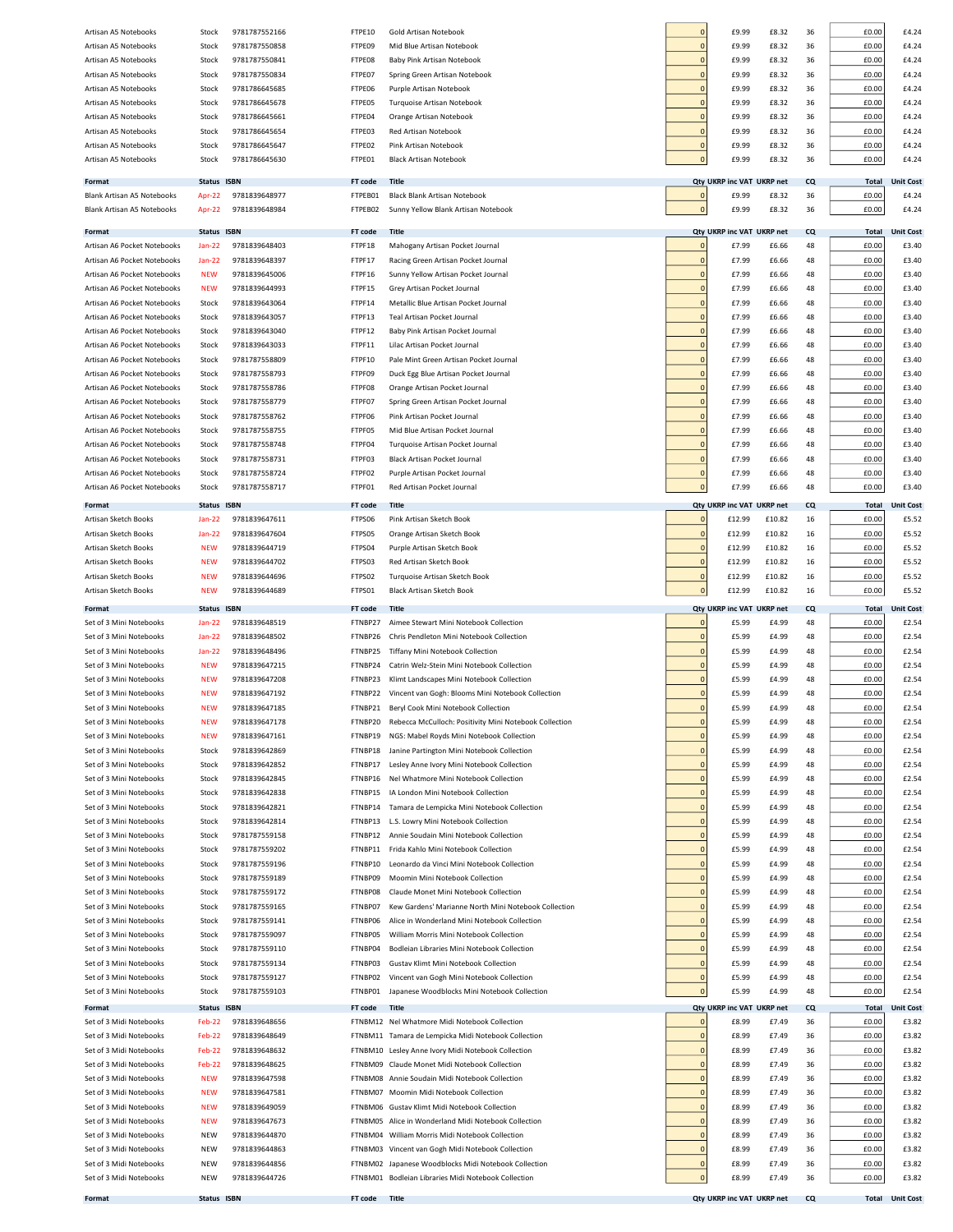| <b>Bookmark Packs</b> | May-22        | 9781839649134 |                                    | BKMK59        | Alice in Wonderland: White Rabbit Bookmarks (pack of 10)                  | $\mathbf 0$    | £19.90                  | £16.58          | 200               | £0.00 | £8.46            |
|-----------------------|---------------|---------------|------------------------------------|---------------|---------------------------------------------------------------------------|----------------|-------------------------|-----------------|-------------------|-------|------------------|
| <b>Bookmark Packs</b> | May-22        | 9781839649202 |                                    | BKMK22        | Bodleian High Jinks! Bookmarks (pack of 10)                               | $\mathbf{0}$   | £19.90                  | £16.58          | 200               | £0.00 | £8.46            |
| <b>Bookmark Packs</b> | May-22        | 9781839649196 |                                    | BKMK02        | Bodleian Hobbies & Pastimes Bookmarks (pack of 10)                        | $\Omega$       | £19.90                  | £16.58          | 200               | £0.00 | £8.46            |
| <b>Bookmark Packs</b> | May-22        | 9781839649219 |                                    | BKMK17        | Claude Monet: Water Lily Pond Bookmarks (pack of 10)                      | $\mathbf 0$    | £19.90                  | £16.58          | 200               | £0.00 | £8.46            |
| <b>Bookmark Packs</b> | $May-22$      | 9781839649165 |                                    | BKMK21        | Harry Clarke: Sea Fever Bookmarks (pack of 10)                            |                | £19.90                  | £16.58          | 200               | £0.00 | £8.46            |
| <b>Bookmark Packs</b> | <b>May-22</b> | 9781839649127 |                                    | BKMK36        | Hokusai: Great Wave Bookmarks (pack of 10)                                | $\mathbf 0$    | £19.90                  | £16.58          | 200               | £0.00 | £8.46            |
| <b>Bookmark Packs</b> | <b>May-22</b> | 9781839649158 |                                    | BKMK26        | Jean & Ron Henry: Fairy Story Bookmarks (pack of 10)                      | $\mathbf 0$    | £19.90                  | £16.58          | 200               | £0.00 | £8.46            |
|                       |               |               |                                    |               |                                                                           |                |                         |                 |                   |       |                  |
| <b>Bookmark Packs</b> | May-22        | 9781839649141 |                                    | BKMK06        | Kipling: The Cat that Walked by Himself Bookmarks (pack of 10)            | $\mathbf 0$    | £19.90                  | £16.58          | 200               | £0.00 | £8.46            |
| <b>Bookmark Packs</b> | <b>May-22</b> | 9781839649226 |                                    | BKMK18        | Klimt: The Kiss Bookmarks (pack of 10)                                    | $\Omega$       | £19.90                  | £16.58          | 200               | £0.00 | £8.46            |
| <b>Bookmark Packs</b> | May-22        | 9781839649172 |                                    | BKMK05        | Munch: The Scream Bookmarks (pack of 10)                                  | $\Omega$       | £19.90                  | £16.58          | 200               | £0.00 | £8.46            |
| <b>Bookmark Packs</b> | $May-22$      | 9781839649080 |                                    | BKMK25        | Van Gogh: Almond Blossom Bookmarks (Pack of 10)                           | $\Omega$       | £19.90                  | £16.58          | 200               | £0.00 | £8.46            |
| <b>Bookmark Packs</b> | May-22        | 9781839649110 |                                    | BKMK41        | Van Gogh: Café Terrace Bookmarks (pack of 10)                             | $\Omega$       | £19.90                  | £16.58          | 200               | £0.00 | £8.46            |
| <b>Bookmark Packs</b> | $May-22$      | 9781839649073 |                                    | BKMK15        | Van Gogh: Starry Night over the Rhone Bookmarks (pack of 10)              | $\Omega$       | £19.90                  | £16.58          | 200               | £0.00 | £8.46            |
| <b>Bookmark Packs</b> | $May-22$      | 9781839649103 |                                    | BKMK32        | Van Gogh: Vase with Sunflowers Bookmarks (pack of 10)                     | $\Omega$       | £19.90                  | £16.58          | 200               | £0.00 | £8.46            |
| <b>Bookmark Packs</b> | May-22        | 9781839649097 |                                    | BKMK51        | Van Gogh: Wheat Field with Cypresses Bookmarks (pack of 10)               | $\Omega$       | £19.90                  | £16.58          | 200               | £0.00 | £8.46            |
| <b>Bookmark Packs</b> | May-22        | 9781839649189 |                                    | BKMK45        | Wilhelm List: Magnolia Bookmarks (pack of 10)                             | $\mathbf 0$    | £19.90                  | £16.58          | 200               | £0.00 | £8.46            |
|                       |               |               |                                    |               |                                                                           |                |                         |                 |                   |       |                  |
| Format (in 6s)        | <b>Status</b> | <b>ISBN</b>   | EAN                                | FT code       | Title                                                                     |                | <b>Qty UKRP inc VAT</b> | <b>UKRP</b> net | <b>CQ</b>         | Total | <b>Unit Cost</b> |
| Greeting Cards (6)    | Jan-22        |               | 9781839648434 5055382902393        | WGA113        | John James Audubon: 'A Pair of Magpies' from The Birds of America         | $\Omega$       | £14.40                  | £12.00          | Packs of 6        | £0.00 | £6.12            |
| Greeting Cards (6)    | <b>Jan-22</b> |               | 9781839648441 5055382902409        | WGA114        | Gustav Klimt: The Birch Wood                                              | $\Omega$       | £14.40                  |                 | £12.00 Packs of 6 | £0.00 | £6.12            |
| Greeting Cards (6)    | <b>Jan-22</b> |               | 9781839648458 5055382902416        | <b>WGA115</b> | Uematsu Hobi: Box decorated with Chrysanthemums                           | $\mathbf 0$    | £14.40                  | £12.00          | Packs of 6        | £0.00 | £6.12            |
|                       |               |               |                                    |               |                                                                           |                |                         |                 |                   |       |                  |
| Greeting Cards (6)    | <b>Jan-22</b> |               | 9781839648465 5055382902423        | <b>WGA116</b> | Bodleian: Book Spines Great Girls                                         | $\mathbf 0$    | £14.40                  | £12.00          | Packs of 6        | £0.00 | £6.12            |
| Greeting Cards (6)    | <b>Jan-22</b> |               | 9781839648472 5055382902430        | <b>WGA117</b> | Bodleian: Book Spines Boys Sports                                         | $\mathbf 0$    | £14.40                  | £12.00          | Packs of 6        | £0.00 | £6.12            |
| Greeting Cards (6)    | $Jan-22$      |               | 9781839648489 5055382902447        | <b>WGA118</b> | Aimee Stewart: Journey's End                                              | $\Omega$       | £14.40                  |                 | £12.00 Packs of 6 | £0.00 | £6.12            |
| Greeting Cards (6)    | <b>Jun-22</b> | 9781839649271 | 5055382902454 WGA119               |               | Annie Soudain: Rising Mist Greeting Card Pack                             | $\Omega$       | £14.40                  | £12.00          | Packs of 6        | £0.00 | £6.12            |
| Greeting Cards (6)    | $Jun-22$      | 9781839649288 | 5055382902461 WGA120               |               | Annie Soudain: Summer I Greeting Card Pack                                | $\Omega$       | £14.40                  | £12.00          | Packs of 6        | £0.00 | £6.12            |
| Greeting Cards (6)    | <b>Jun-22</b> | 9781839649295 | 5055382902478 WGA121               |               | Annie Soudain: Summer II Greeting Card Pack                               | $\Omega$       | £14.40                  | £12.00          | Packs of 6        | £0.00 | £6.12            |
| Greeting Cards (6)    | <b>Jun-22</b> | 9781839649301 | 5055382902485 WGA122               |               | Nel Whatmore: Emerald Dew Greeting Card Pack                              | $\Omega$       | £14.40                  | £12.00          | Packs of 6        | £0.00 | £6.12            |
| Greeting Cards (6)    | $Jun-22$      | 9781839649318 | 5055382902492 WGA123               |               | Science Museum: Alice in Wonderland Greeting Card Pack                    | $\Omega$       | £14.40                  | £12.00          | Packs of 6        | £0.00 | £6.12            |
| Greeting Cards (6)    | <b>Jun-22</b> | 9781839649325 | 5055382902508 WGA124               |               | Bodleian Libraries: Rainbow Bookshelf Greeting Card Pack                  | $\Omega$       | £14.40                  | £12.00          | Packs of 6        | £0.00 | £6.12            |
|                       |               |               |                                    |               |                                                                           |                |                         |                 |                   |       |                  |
| Greeting Cards (6)    | Stock         |               | 9781839644931 5055382902386 WGA112 |               | Janine Partington: Copper Foil Meadow Scene                               | $\Omega$       | £14.40                  | £12.00          | Packs of 6        | £0.00 | £6.12            |
| Greeting Cards (6)    | Stock         |               | 9781839644924 5055382902379        | <b>WGA111</b> | Nel Whatmore: Tender Loving Care                                          | $\Omega$       | £14.40                  | £12.00          | Packs of 6        | £0.00 | £6.12            |
| Greeting Cards (6)    | Stock         |               | 9781839644917 5055382902362        | <b>WGA110</b> | Annie Soudain: Foxgloves and Finches                                      |                | £14.40                  | £12.00          | Packs of 6        | £0.00 | £6.12            |
| Greeting Cards (6)    | Stock         |               | 9781839644900 5055382902355        | <b>WGA109</b> | William Morris: Seaweed Wallpaper                                         |                | £14.40                  | £12.00          | Packs of 6        | £0.00 | £6.12            |
| Greeting Cards (6)    | Stock         |               | 9781839644894 5055382902348        | <b>WGA108</b> | Tamara de Lempicka: Arums                                                 |                | £14.40                  |                 | £12.00 Packs of 6 | £0.00 | £6.12            |
| Greeting Cards (6)    | Stock         |               | 9781839644887 5055382902331        | <b>WGA107</b> | Ashmolean: A Japanese Garden                                              | $\mathbf 0$    | £14.40                  | £12.00          | Packs of 6        | £0.00 | £6.12            |
| Greeting Cards (6)    | Stock         |               | 9781839644542 5055382902324        | <b>WGA106</b> | Vincent van Gogh: Flowering Almond Branch in a Glass with a Book          | $\Omega$       | £14.40                  |                 | £12.00 Packs of 6 | £0.00 | £6.12            |
| Greeting Cards (6)    | Stock         |               | 9781839644535 5055382902317        | <b>WGA105</b> | Annie Soudain: Midsummer Morning                                          | $\mathbf 0$    | £14.40                  |                 | £12.00 Packs of 6 | £0.00 | £6.12            |
| Greeting Cards (6)    | Stock         |               | 9781839644528 5055382902300        | <b>WGA104</b> |                                                                           | $\Omega$       | £14.40                  |                 | £12.00 Packs of 6 | £0.00 | £6.12            |
|                       |               |               |                                    |               | Janine Partington: Copper Foil Tree                                       |                |                         |                 |                   |       |                  |
| Greeting Cards (6)    | Stock         |               | 9781839644511 5055382902294        | <b>WGA103</b> | IA London: Beautiful Decay                                                | $\Omega$       | £14.40                  | £12.00          | Packs of 6        | £0.00 | £6.12            |
| Greeting Cards (6)    | Stock         |               | 9781839644504 5055382902287        | <b>WGA102</b> | Tamara de Lempicka: Young Lady with Gloves, 1930                          | $\Omega$       | £14.40                  |                 | £12.00 Packs of 6 | £0.00 | £6.12            |
| Greeting Cards (6)    | Stock         |               | 9781839644498 5055382902270        | <b>WGA101</b> | Tamara de Lempicka: Tamara in the Green Bugatti, 1929                     | $\mathbf{0}$   | £14.40                  | £12.00          | Packs of 6        | £0.00 | £6.12            |
| Greeting Cards (6)    | Stock         |               | 9781839642654 5055382902140        | <b>WGA100</b> | Nel Whatmore: Love For My Garden                                          | $\mathbf{0}$   | £14.40                  |                 | £12.00 Packs of 6 | £0.00 | £6.12            |
| Greeting Cards (6)    | Stock         |               | 9781839642647 5055382902133        | WGA099        | Vincent van Gogh: Bedroom at Arles                                        | $\mathbf 0$    | £14.40                  |                 | £12.00 Packs of 6 | £0.00 | £6.12            |
| Greeting Cards (6)    | Stock         |               | 9781839642630 5055382902126        | WGA098        | Gustav Klimt: Poppy Field                                                 | $\Omega$       | £14.40                  |                 | £12.00 Packs of 6 | £0.00 | £6.12            |
| Greeting Cards (6)    | Stock         |               | 9781839642623 5055382902119        | <b>WGA097</b> | Catrin Welz-Stein: Chasing the Moon                                       |                | £14.40                  | £12.00          | Packs of 6        | £0.00 | £6.12            |
| Greeting Cards (6)    | Stock         |               | 9781839642616 5055382902102        | WGA096        | Charles Coleman: Apple Blossom                                            |                | £14.40                  |                 | £12.00 Packs of 6 | £0.00 | £6.12            |
| Greeting Cards (6)    | Stock         |               | 9781839642609 5055382902096        | WGA095        | William Morris: Compton Wallpaper                                         |                | £14.40                  |                 | £12.00 Packs of 6 | £0.00 | £6.12            |
|                       |               |               |                                    |               |                                                                           |                |                         |                 |                   |       |                  |
| Greeting Cards (6)    | Stock         |               | 9781839643149 5055382902089        | WGA094        | William Morris: Wallflower                                                | $\Omega$       | £14.40                  |                 | £12.00 Packs of 6 | £0.00 | £6.12            |
| Greeting Cards (6)    | Stock         |               | 9781839643156 5055382902072        | WGA093        | <b>Edvard Munch: The Scream</b>                                           | $\Omega$       | £14.40                  |                 | £12.00 Packs of 6 | £0.00 | £6.12            |
| Greeting Cards (6)    | Stock         |               | 9781839643163 5055382902065        | <b>WGA092</b> | Johannes Vermeer: Girl With a Pearl Earring                               | $\overline{0}$ | £14.40                  |                 | £12.00 Packs of 6 | £0.00 | £6.12            |
| Greeting Cards (6)    | Stock         |               | 9781839643170 5055382902058        | <b>WGA091</b> | Grimm's Fairy Tales: Winking Owl                                          | $\Omega$       | £14.40                  |                 | £12.00 Packs of 6 | £0.00 | £6.12            |
| Greeting Cards (6)    | Stock         |               | 9781839643187 5055382902041        | WGA090        | Claude Monet: Bridge over a Pond for Water Lilies                         | $\Omega$       | £14.40                  | £12.00          | Packs of 6        | £0.00 | £6.12            |
| Greeting Cards (6)    | Stock         |               | 9781839643194 5055382902034        | <b>WGA089</b> | Vincent van Gogh: Starry Night                                            | $\Omega$       | £14.40                  |                 | £12.00 Packs of 6 | £0.00 | £6.12            |
| Greeting Cards (6)    | Stock         |               | 9781839642708 5055382902003        | <b>WGA088</b> | Frida Kahlo Blue                                                          | $\Omega$       | £14.40                  |                 | £12.00 Packs of 6 | £0.00 | £6.12            |
| Greeting Cards (6)    | Stock         |               | 9781839643217 5055382901990        | <b>WGA087</b> | Vittorio Zecchin: Princesses in the Garden from A Thousand and One Nights | $\Omega$       | £14.40                  |                 | £12.00 Packs of 6 | £0.00 | £6.12            |
| Greeting Cards (6)    |               |               |                                    | <b>WGA086</b> |                                                                           | $\Omega$       |                         |                 | Packs of 6        | £0.00 | £6.12            |
|                       | Stock         |               | 9781839643224 5055382901983        |               | Aimee Stewart: Treasure Hunt Bookshelves                                  |                | £14.40                  | £12.00          |                   |       |                  |
| Greeting Cards (6)    | Stock         |               | 9781839642692 5055382901976        | <b>WGA085</b> | John Tenniel: Alice and the Cheshire Cat                                  |                | £14.40                  |                 | £12.00 Packs of 6 | £0.00 | £6.12            |
| Greeting Cards (6)    | Stock         |               | 9781839643248 5055382901969        | <b>WGA084</b> | Autumn Leaves (Art Nouveau)                                               |                | £14.40                  | £12.00          | Packs of 6        | £0.00 | £6.12            |
| Greeting Cards (6)    | Stock         |               | 9781839643255 5055382901952        | <b>WGA083</b> | Mucha: Study for Documents Décoratifs Plate 12                            |                | £14.40                  |                 | £12.00 Packs of 6 | £0.00 | £6.12            |
| Greeting Cards (6)    | Stock         |               | 9781839643262 5055382901945        | <b>WGA082</b> | Van Gogh: Small Pear Tree in Blossom                                      | $\mathbf{0}$   | £14.40                  |                 | £12.00 Packs of 6 | £0.00 | £6.12            |
| Greeting Cards (6)    | Stock         |               | 9781839643286 5055382901921        | <b>WGA080</b> | Nel Whatmore: Beautiful Reflections                                       | $\mathbf{0}$   | £14.40                  |                 | £12.00 Packs of 6 | £0.00 | £6.12            |
| Greeting Cards (6)    | Stock         |               | 9781839643309 5055382901907        | <b>WGA078</b> | Gustave Courbet: The Calm Sea                                             | $\mathbf 0$    | £14.40                  |                 | £12.00 Packs of 6 | £0.00 | £6.12            |
| Greeting Cards (6)    | Stock         |               | 9781839642685 5055382901891        | WGA077        | Bodeian Libraries: Girls Adventure Book                                   | $\Omega$       | £14.40                  |                 | £12.00 Packs of 6 | £0.00 | £6.12            |
| Greeting Cards (6)    | Stock         |               | 9781839643330 5055382901877        | <b>WGA075</b> | Van Gogh: Wheat Field with Cypresses                                      | $\mathbf{0}$   | £14.40                  |                 | £12.00 Packs of 6 | £0.00 | £6.12            |
| Greeting Cards (6)    | Stock         |               | 9781839643347 5055382901860        | WGA074        | Gustav Klimt: Water Serpents I                                            | $\mathbf{0}$   | £14.40                  |                 | £12.00 Packs of 6 | £0.00 | £6.12            |
|                       |               |               |                                    |               |                                                                           |                |                         |                 |                   |       |                  |
| Greeting Cards (6)    | Stock         |               | 9781839643361 5055382901846        | <b>WGA072</b> | Leonardo da Vinci: Vitruvian Man                                          | $\mathbf{0}$   | £14.40                  |                 | £12.00 Packs of 6 | £0.00 | £6.12            |
| Greeting Cards (6)    | Stock         |               | 9781839643378 5055382901839        | <b>WGA071</b> | Nel Whatmore: Up, Up and Away                                             | $\mathbf{0}$   | £14.40                  |                 | £12.00 Packs of 6 | £0.00 | £6.12            |
| Greeting Cards (6)    | Stock         |               | 9781839643385 5055382901822        | WGA070        | Michaelangelo: Creation Hands                                             | $\mathbf{0}$   | £14.40                  |                 | £12.00 Packs of 6 | £0.00 | £6.12            |
| Greeting Cards (6)    | Stock         |               | 9781839643408 5055382901808        | WGA068        | L.S. Lowry: Going to Work                                                 | $\mathbf 0$    | £14.40                  |                 | £12.00 Packs of 6 | £0.00 | £6.12            |
| Greeting Cards (6)    | Stock         |               | 9781839643415 5055382901792        | <b>WGA067</b> | L.S. Lowry: Yachts                                                        | $\mathbf 0$    | £14.40                  |                 | £12.00 Packs of 6 | £0.00 | £6.12            |
| Greeting Cards (6)    | Stock         |               | 9781839643422 5055382901785        | <b>WGA066</b> | L.S. Lowry: Coming from the Mill                                          | $\mathbf 0$    | £14.40                  |                 | £12.00 Packs of 6 | £0.00 | £6.12            |
| Greeting Cards (6)    | Stock         |               | 9781839643439 5055382901778        | <b>WGA065</b> | L.S. Lowry: Market Scene                                                  | $\mathbf 0$    | £14.40                  |                 | £12.00 Packs of 6 | £0.00 | £6.12            |
| Greeting Cards (6)    | Stock         |               | 9781839643446 5055382901730        | <b>WGA064</b> | Paul Klee: Redgreen and Violet-Yellow Rythmns                             | $\Omega$       | £14.40                  |                 | £12.00 Packs of 6 | £0.00 | £6.12            |
| Greeting Cards (6)    | Stock         |               | 9781839643460 5055382901709        | <b>WGA061</b> | Louis Comfort Tiffany: Displaying Peacock                                 | $\mathbf 0$    | £14.40                  |                 | £12.00 Packs of 6 | £0.00 | £6.12            |
|                       |               |               |                                    |               |                                                                           | $\Omega$       |                         |                 |                   |       |                  |
| Greeting Cards (6)    | Stock         |               | 9781839643477 5055382901693        | <b>WGA060</b> | Aimee Stewart: A Stitch in Time Bookshelf                                 |                | £14.40                  |                 | £12.00 Packs of 6 | £0.00 | £6.12            |
| Greeting Cards (6)    | Stock         |               | 9781839643484 5055382901686        | WGA059        | Aimee Stewart: Garden Bookshelves                                         | $\Omega$       | £14.40                  |                 | £12.00 Packs of 6 | £0.00 | £6.12            |
| Greeting Cards (6)    | Stock         |               | 9781839642678 5055382901662        | <b>WGA058</b> | Bodleian Libraries: Hobbies and Pastimes Bookshelves                      | $\Omega$       | £14.40                  | £12.00          | Packs of 6        | £0.00 | £6.12            |
| Greeting Cards (6)    | Stock         |               | 9781839642661 5055382901655        | WGA057        | Bodleian Libraries: High Jinks Bookshelves                                | $\Omega$       | £14.40                  |                 | £12.00 Packs of 6 | £0.00 | £6.12            |
| Greeting Cards (6)    | Stock         |               | 9781839643521 5055382901624        | <b>WGA055</b> | Arthur Rackham: Alice in Wonderland Tea Party                             | $\Omega$       | £14.40                  | £12.00          | Packs of 6        | £0.00 | £6.12            |
| Greeting Cards (6)    | Stock         |               | 9781839643538 5055382901617        | WGA054        | Van Gogh: Wheat Field with a Lark                                         | $\Omega$       | £14.40                  | £12.00          | Packs of 6        | £0.00 | £6.12            |
| Greeting Cards (6)    | Stock         |               | 9781839643545 5055382901600        | WGA053        | Egon Schiele: Seated Woman                                                | $\Omega$       | £14.40                  | £12.00          | Packs of 6        | £0.00 | £6.12            |
| Greeting Cards (6)    | Stock         |               | 9781839643552 5055382901570        | <b>WGA052</b> | Alhambra Palace Tiles                                                     |                | £14.40                  |                 | £12.00 Packs of 6 | £0.00 | £6.12            |
|                       |               |               |                                    |               |                                                                           |                |                         |                 |                   |       |                  |
| Greeting Cards (6)    | Stock         |               | 9781839643576 5055382901549        | WGA049        | Van Gogh: Starry Night                                                    |                | £14.40                  |                 | £12.00 Packs of 6 | £0.00 | £6.12            |